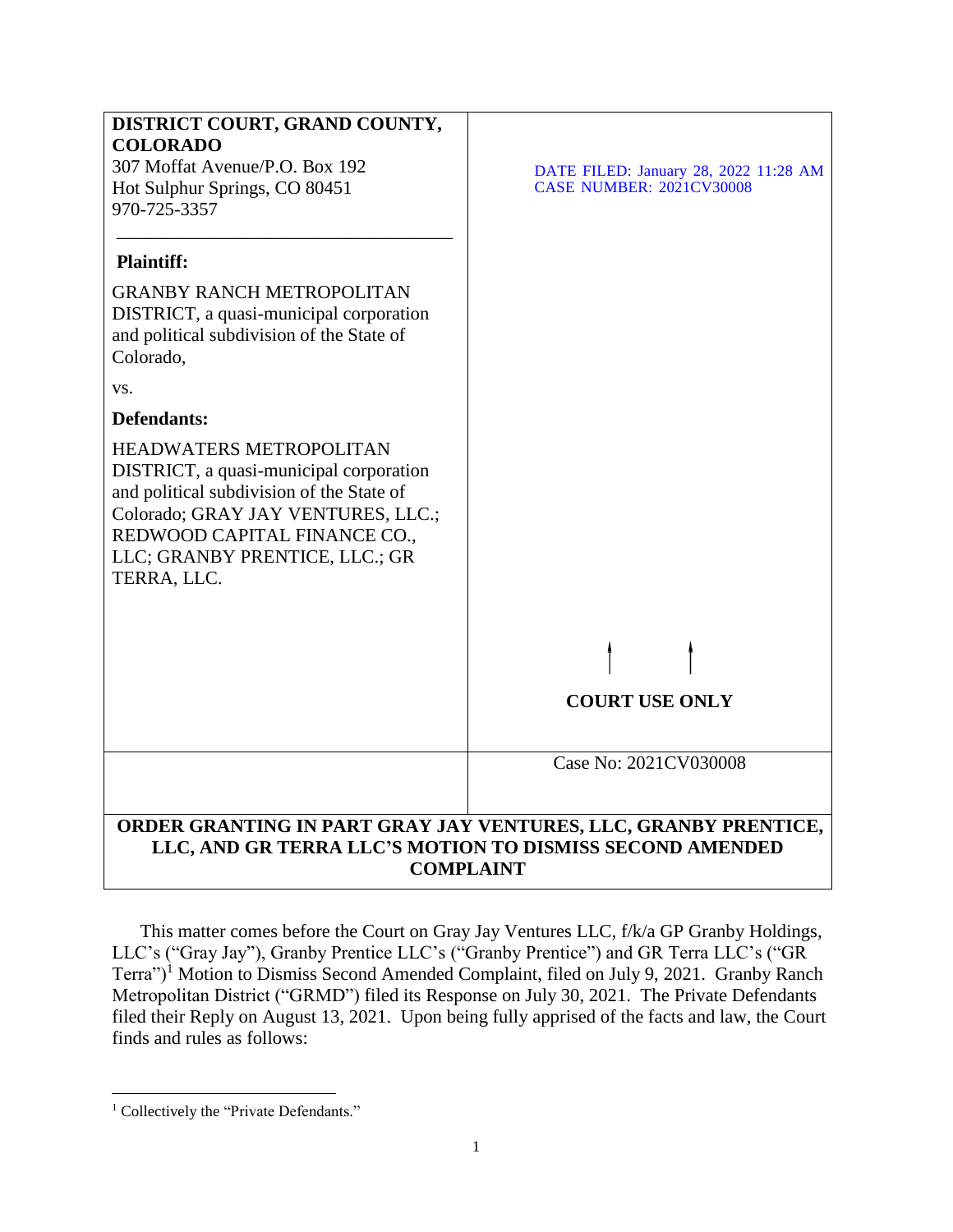#### FACTS

This case involves numerous agreements and fee arrangements for the development, servicing, operation, and financing of Granby Ranch, a golf/ski resort and residential subdivision located in Grand County, Colorado ("Granby Ranch"). Granby Realty Holdings LLC ("GRH")<sup>2</sup> was the developer of Granby Ranch with Redwood Capital Finance Company, LLC ("Redwood Capital") funding the development, secured by a deed of trust (the "2005 Redwood Deed of Trust").

## 1. Formation of the Districts.

In 2003, GRH sought the organization of two metropolitan districts within Granby Ranch. See C.R.S. § 32-1-101 et seq.<sup>3</sup> The Plaintiff<sup>4</sup> and Headwaters are these two districts (collectively, the "Districts").<sup>5</sup> The Districts were created to finance, manage, and operate services and infrastructure within Granby Ranch. Headwaters was the "Service District" and the Plaintiff was the "Taxing District." (Sec. Amend. Compl., Ex.s 1 and 2 thereto.)

The Plaintiff was delegated "the power to finance public improvements, impose property taxes, and collect revenue or take other actions in cooperation with [Headwaters] that may be necessary to provide the services and facilities needed within the Service Area." The Plaintiff was thus vested with authority to finance and pay for the parks and recreation within the Districts.<sup>6</sup> The Taxing District<sup>7</sup> was tasked with imposing a mill levy to pay the debt obligations incurred by the Districts; to adopt, impose, collect, and remit to Headwaters such rates, fees, tolls and charges as are established by the Service District to fund its administrative and operating expenses; and upon the dissolution of Headwaters, to accept responsibility for the operation and maintenance of any infrastructure located within the Taxing District. (Sec. Amend. Compl., Ex. 2, 2003 Master Intergovernmental Agreement, §§ 5.1, 5.2, 5.4.)

Headwaters, as the Service District, provided the administration and actual improvements, services and facilities within the Districts. According to the 2003 Master  $IGA<sup>8</sup>$ , Headwaters was considered the "Service District" tasked to "manage and control the financing" of infrastructure, budget monies for public purposes, adopt uniform rules and regulations for administrative and operational purposes, and establish all necessary service charges including "development fees" for the Taxing District. In addition, Headwaters was to "manage and administer all business affairs of the Districts." Headwaters was to own and operate the infrastructure until it was transferred to the Town of Granby or another public agency. Headwaters was also responsible for the construction of the infrastructure and to arrange for its

 $\overline{a}$ 

<sup>&</sup>lt;sup>2</sup> GRH was originally called Sol Vista Corporation and should not be confused with GP Granby Holdings, LLC.

<sup>&</sup>lt;sup>3</sup> These service plans were later terminated in 2016.

<sup>4</sup> GRMD was originally called Sol Vista Metropolitan District No. 2.

<sup>5</sup> Headwaters was originally called Sol Vista Metropolitan District No. 1.

<sup>&</sup>lt;sup>6</sup> In 2007, the Granby Ranch Metropolitan Districts Nos. 2-8 ("GRMD Nos. 2-8")were formed under a Service Plan approved by the Town. These Districts were also considered "taxing districts."

<sup>&</sup>lt;sup>7</sup> The taxing district eventually became the Plaintiff and GRMD Nos. 2-8.

<sup>8</sup> The 2003 Master Intergovernmental Agreement attached to the Service Plans (the "2003 Master IGA") describes the interrelationship between the two districts and additional descriptions of their assumed roles and responsibilities. The 2003 Master IGA submitted to the Court is unsigned.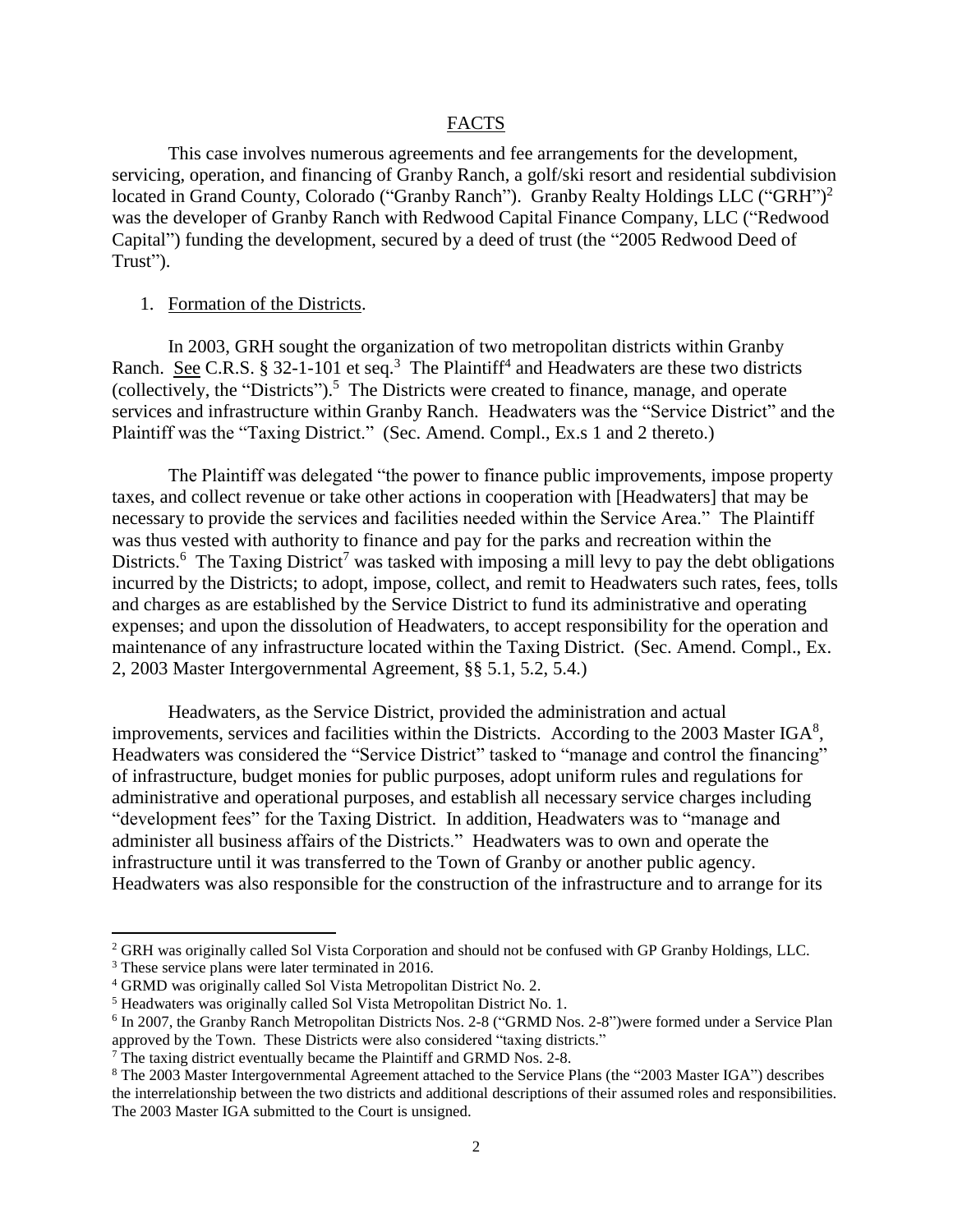financing. (Sec. Amend. Compl., Ex. 2, 2003 Master Intergovernmental Agreement, Part 4, §§ 4.2-4.3.)

At the same time, Headwaters and the Plaintiff entered into an Intergovernmental Agreement with the Town of Granby to reflect responsibilities under the 2003 Master IGA and the Service Agreements (the "2003 Granby IGA") (Sec. Amend. Compl. Ex. 2.).<sup>9</sup> The 2003 Granby IGA was superseded and replaced by the 2008 Intergovernmental Agreement between the Town of Granby, the Plaintiff, Headwaters and GRMD Nos. 2-8 in 2008 (the "2008 Granby IGA") (Sec. Amend. Compl. Ex. 5). The Court addresses the 2008 Granby IGA is more thoroughly below.

## 2. The 2005 Joint Fee Resolution.

In May 2005, Headwaters and the Plaintiff passed a Joint Resolution to Establish an Amenity Fee (the "2005 Fee Resolution") (Sec. Amend Compl. Ex. 4).<sup>10</sup> According to its terms, Headwaters would impose and collect the Amenity Fee on each lot within the Districts. The Amenities included "certain recreational amenities benefiting the property within the Districts, which include a golf course, ski area, river park and related improvements, trails, and other recreation improvements, facilities, appurtenances, rights-of-way and other amenities as shall from time to time be acquired, constructed and/or operated by the Districts." The Amenity Fee was to provide "a source of funding to pay for the costs incurred by the Districts for the financing, acquisition, construction, installation, and/or replacement of the Amenities, which are generally attributable to the persons subject to such charges, and such fees and charges are necessary to provide for the prosperity and general welfare of the Districts and their inhabitants and for the orderly and uniform administration of the Districts' affairs."

#### 3. The 2005 Amenity Fee Agreement.

 $\overline{\phantom{a}}$ 

In June 2005, GRH and Headwaters executed an Amenity Fee Agreement (the "2005 Fee Agreement") (Headwater's Mot. Dismiss, Ex. 9.) The Plaintiff was not a party to the 2005 Fee Agreement. This agreement imposed a one-time amenity fee of \$10,000, collected by Headwaters, per residential unit, with respect to each lot within the Districts. "Headwaters will impose and collect certain fees as set forth in this Agreement (the "Amenity Fee") for the acquisition, financing, leasing, construction, replacement, operation, maintenance and repair of the Amenities…" (Headwater's Mot. Dismiss, Ex. 9, Recitals.) The amenities were the same as those described in the 2005 Fee Resolution.

The purpose of this agreement was to "entitle certain minimum use and enjoyment of the Amenities" to owners and purchasers of homes and homesites within Granby Ranch. GRH authorized certain "priority access" entitlements for which an Amenity Fee had been paid.

<sup>9</sup> The 2003 Granby IGA appears to have been amended in 2005 and again in 2006, but the parties have not provided copies of these amendments to the Court.

<sup>&</sup>lt;sup>10</sup> The 2005 Fee Resolution was amended on September 6, 2006, and amended and restated on July 17, 2013.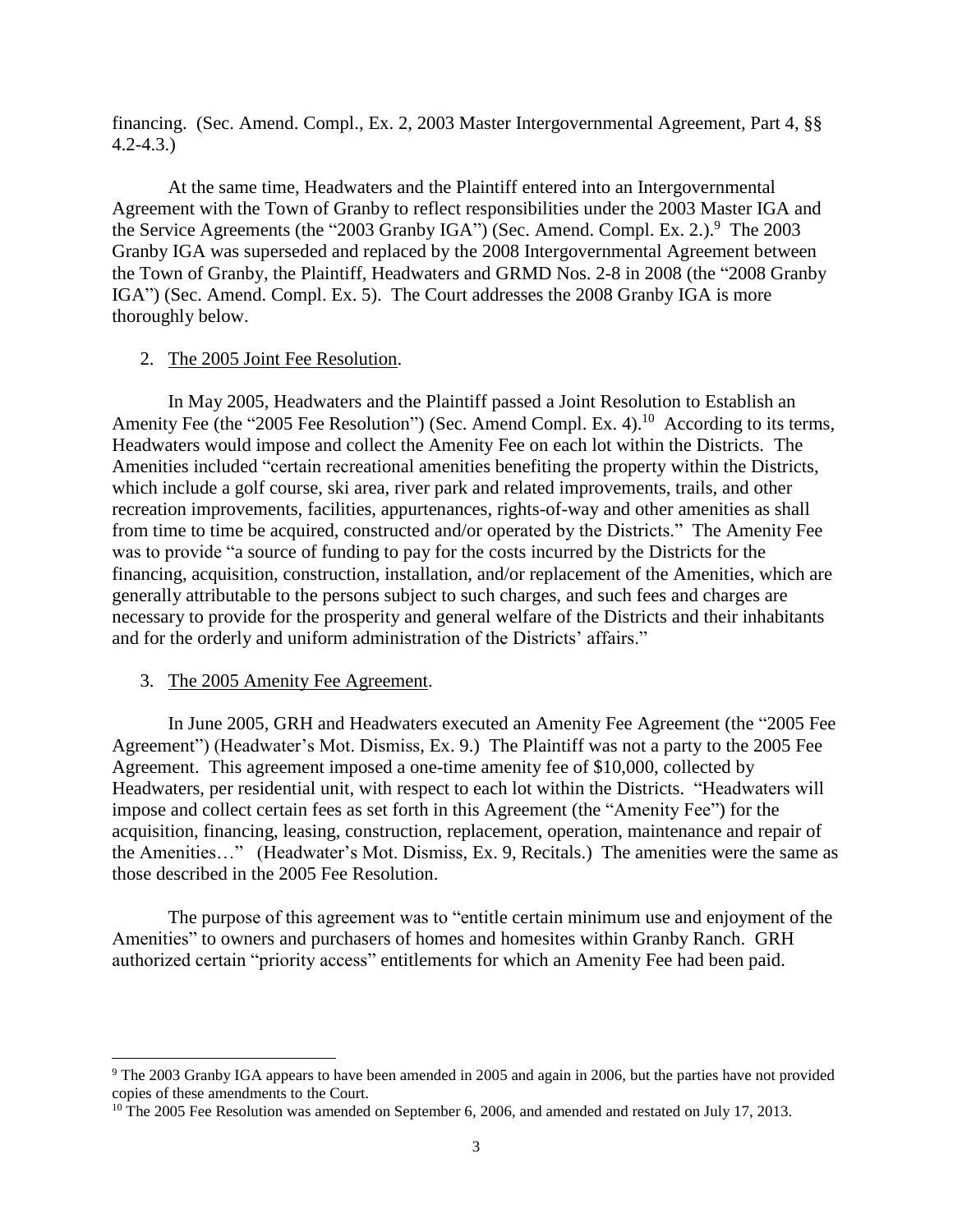# 4. The 2008 Granby Intergovernmental Agreement.

The 2008 Granby IGA superseded and replaced the 2003 Granby IGA. The 2008 Granby IGA provided for the Districts and the GRMD Nos. 2-8 "to acquire, construct, own, operate and maintain the ski area and lifts, ski lodge, golf courses and appurtenant clubhouse and maintenance facilities, which included a Fishing Camp on the Fraser River, the 18-hole Headwaters Golf Course, and the Sol Vista Ski Basin. Exhibit A to the 2008 Granby IGA more thoroughly describes these amenities." (Sec. Amend. Compl. Ex. 5.) The 2008 Granby IGA recognized the Priority Access given to owners within Granby Ranch, but also stated that "preferred access" be given to the Town of Granby residents who are not owners within Granby Ranch. This amounted to various discounts to access the Amenities.

## 5. The Leased Premises Agreement.

On December 31, 2012, GRH as "Landlord" and Headwaters as "Tenant" entered into the Second Amended and Restated Lease Purchase Agreement (the "LPA") granting Headwaters the right to use and acquire the Leased Premises, including the ski area, golf course, and improvements thereon. (Sec. Amend. Compl., Ex. 6.)<sup>11</sup> The Amenities described in the 2008 Granby IGA are the same as those leased and to be purchased by Headwaters under the LPA.

Headwaters would fund the rental and potential acquisition with the Amenity Fee, authorized pursuant to the 2005 Fee Resolution and the 2005 Fee Agreement. Annual rent consisted of all Amenity Fees collected by Headwaters each year under the 2005 Fee Agreement (as well as another 2005 fee agreement with a different property owner).

Headwaters and GRH also agreed to a Purchase Price for the Amenities which included all Amenity Fees collected by Headwaters under the 2005 Fee Resolution and the 2005 Fee Agreement. The Amenities were to pass to Headwaters on December 31, 2062 if the Lease had not been terminated in accordance with Section 2(a), and (b) or (c) of the LPA.

# 6. The 2013 Amended and Restated Joint Resolution.

In July 2013, Headwaters, the Plaintiff, and GRMD Nos. 2 and 8 adopted an Amended and Restated Joint Resolution to establish an amenity fee (the "2013 Fee Resolution") continuing the Amenity Fee imposed on properties and collected by Headwaters. (Headwater's Mot. to Dismiss, Ex. 11.)

# 7. The 2013 Amenity Fee Agreement.

 $\overline{\phantom{a}}$ 

In July 2013, GRH and Headwaters entered into an Amended and Restated Amenity Fee Agreement (the "2013 Fee Agreement") that superseded and replaced the 2005 Fee Agreement. (Headwaters' Motion to Dismiss, Ex.  $10$ ).<sup>12</sup>

 $<sup>11</sup>$  The Parties have not provided the Court with the original lease agreement or any of the amendments thereto.</sup>

<sup>&</sup>lt;sup>12</sup> The 2013 Fee Agreement affirmed the one-time amenity fee to be collected by Headwaters and affirmed the rights of eligible property owners to priority access to the Amenities. (Headwater's Mot. to Dismiss Ex. 11 §§ 2-3).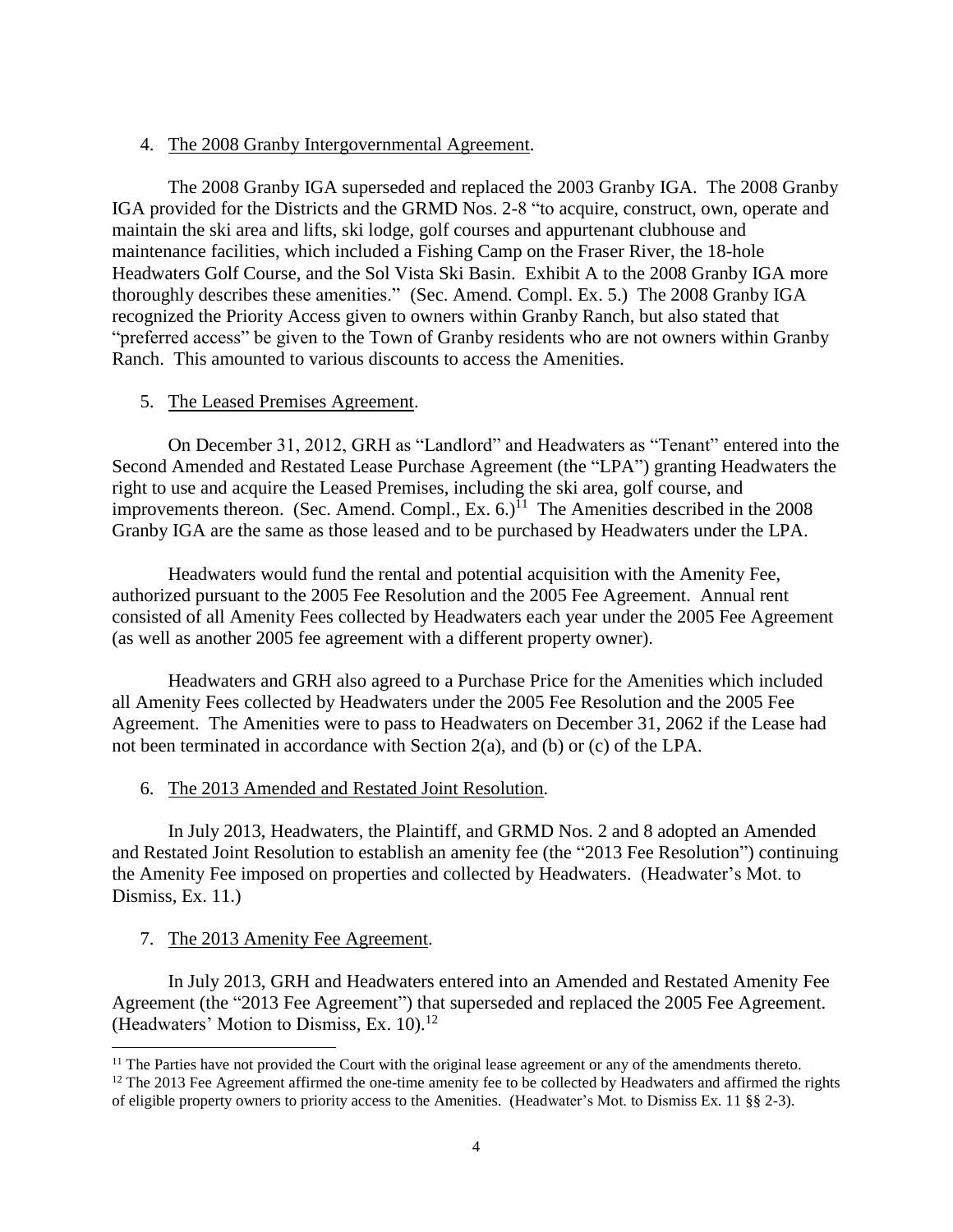## 8. The 2016 Granby IGA.

On November 8, 2016, the Town of Granby, Headwaters, the Plaintiff, and GRMD Nos. 2-8 amended and restated the 2008 Granby IGA. (the "2016 Granby IGA") (Sec. Amend. Compl., Ex. 7.) An Exhibit A to the 2016 Granby IGA is said to list the Amenities that would be acquired by the Districts. (Id. Para. 5.a.). Exhibit A to the 2016 Granby IGA was not provided to the Court. Section 5.a., however, of the 2016 Granby IGA provides a fairly comprehensive list and states that "in addition to the types of park and recreation services and facilities referenced or reflected in the Service Plans, including the exhibits thereto, the Districts will be authorized to acquire, construct, own, operation and maintain the ski area and lifts, ski lodge, golf courses and appurtenant clubhouses and maintenance facilities, fishing or "river park" facilities and programs, and parks, trails and open space for various recreational purposes as more fully described on Exhibit A, attached hereto and incorporated herein by reference, collectively called the Amenities." These appear to be the same Amenities as those described in the 2008 Granby IGA (i.e., the fishing camp, the golf course, the ski area, and the parks, trails, and recreation areas). The Districts were authorized to continue the collection of the \$10,000 Amenities Fee. There is no evidence that the parties have terminated the 2016 Granby IGA, or that it has been amended or restated.

## 9. Termination of the 2006 and the 2008 Master IGAs.

In November 2017, the Plaintiff, GRMD Nos. 2-8 and Headwaters terminated the 2006 and 2008 Master IGAs (the "Termination IGA"). (Sec. Amend. Compl., Ex. 8.) The parties have not provided the Court with copies of either the 2006 or 2008 Master IGAs.

The Termination IGA provided that "the Parties intend for certain of the Granby Ranch Districts, specifically GRMD, to operate independently" from Headwaters," and that "[d]ue to the amended service plans and the intention of certain of the Parties to operate independently from each other, there is no further need for the Master IGAs." The Termination IGA further provided that Headwaters, the Plaintiff, and GRMD Nos. 2-8 have "fully satisfied their obligations under the Master IGAs" and those districts waived any right to pursue claims and damages against each other.

# 10. GRH's Default and Successors-in-Interest.

At some point, GRH defaulted on its loan obligation with Redwood Capital. In March 2020, Granby Prentice, Redwood Capital's successor and then holder of the 2005 Deed of Trust, initiated a foreclosure action pursuant to C.R.S. § 38-38-101. On August 14, 2020, the Public Trustee conducted a public sale to which Granby Prentice submitted the highest bid. Granby Prentice was issued a Certificate of Purchase for the property and it then assigned that certificate to Gray Jay Ventures ("Gray Jay").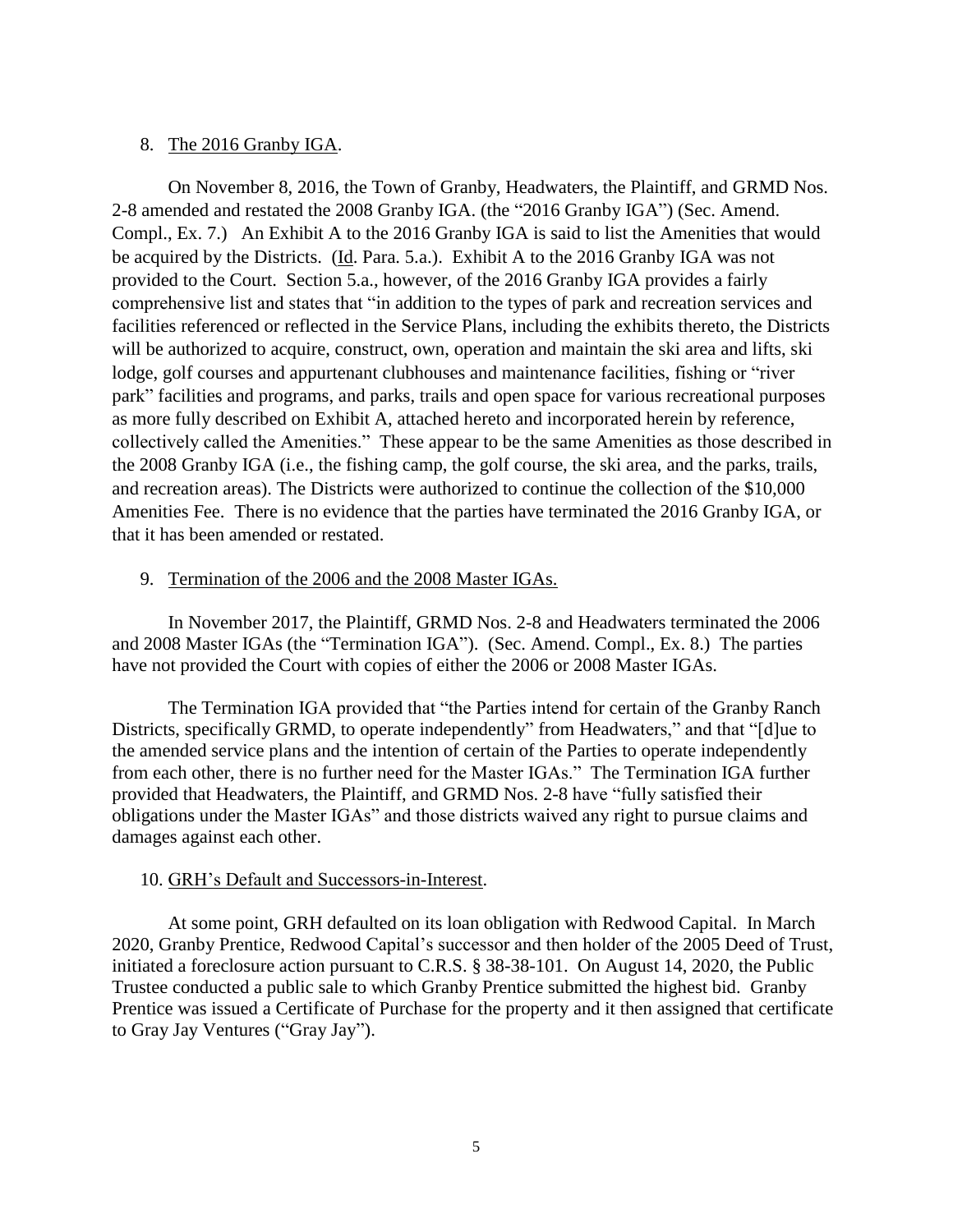On November 11, 2020, Gray Jay notified Headwaters that it was electing to terminate the LPA pursuant to § 10 because Headwaters had ceased to operate the Amenities for a 30-day period.

On May 5, 2021, GR Terra, LLC ("GR Terra") purchased the property from Gray Jay.

#### 11. Procedural History.

On February 23, 2021, the Plaintiff filed its Complaint against Headwaters and Gray Jay. On April 21, 2021, Gray Jay, and Headwaters both filed motions to dismiss. On July 6, 2021, the Plaintiff filed a Second Amended Complaint. The Second Amended Complaint named Gray Jay, Redwood Capital Finance, Granby Prentice, GR Terra, and Headwaters as Defendants. Claims I, II, III, IV, and V allege breach of contract claims against Gray Jay, Headwaters, Redwood Capital, Granby Prentice and GR Terra respectively. Claim VI alleges tortious interference with the LPA against Gray Jay, Granby Prentice, and Redwood Capital. Claim VII alleges breach of the covenant of good faith and fair dealing in the LPA against Gray Jay and Headwaters. Claim VIII seeks declaratory relief against Gray Jay and GR Terra in the form of a declaration that the LPA was not terminated by the 2020 foreclosure.

On July 9, 2021, Headwaters filed a Motion to Dismiss the Second Amended Complaint. On the same day, GRH, Granby Prentice, and GR Terra filed their own Motion to Dismiss and Granby Prentice filed a Motion to Dismiss Redwood Capital Finance. Granby Prentice, as successor to Redwood Capital Finance, filed a Motion to Dismiss Redwood Capital Finance as to both the Amended Complaint and the Second Amended Complaint.

#### RULING

#### I. Standing

The Court first addresses the applicable standard of review as to the issue of standing. While the Private Defendants urges the Court to apply Rule 12(b)(1), the Plaintiff contends that the issue is a 12(b)(5) matter. The distinction is critical because the standards applied to each motion differ. Medina v. State, 35 P.3d 443, 452 (Colo. 2001) (comparing and explaining the two standards). Rule 12(b)(1) motions may require an evidentiary hearing to resolve any factual dispute upon which the existence of jurisdiction may turn. Id.

## 1. Standard of Review.

A motion to dismiss under C.R.C.P. 12(b)(1) concerns "'the court's authority to deal with the class of cases in which it renders judgment.'" Paine, Webber, Jackson & Curtis, Inc. v. Adams, 718 P.2d 508, 513 (Colo. 1986). Motions challenging a plaintiff's standing are properly brought under Rule 12(b)(1) contesting the trial court's subject matter jurisdiction. Ferguson v. Spalding Rehab., LLC, 2019 COA 93, ¶ 6; 11 Colo. Prac., Civil Procedure Forms & Commentary § 12:4 (3d ed.) (". . . standing is a component of subject matter jurisdiction and is a constitutional prerequisite to maintaining a lawsuit").

Standing is required to invoke the court's jurisdiction. Rocky Mountain Animal Defense v. Colorado Div. of Wildlife, 100 P.3d 508, 513 (Colo. App. 2004). "Standing is a threshold jurisdictional question that must be determined before a case may be decided on the merits."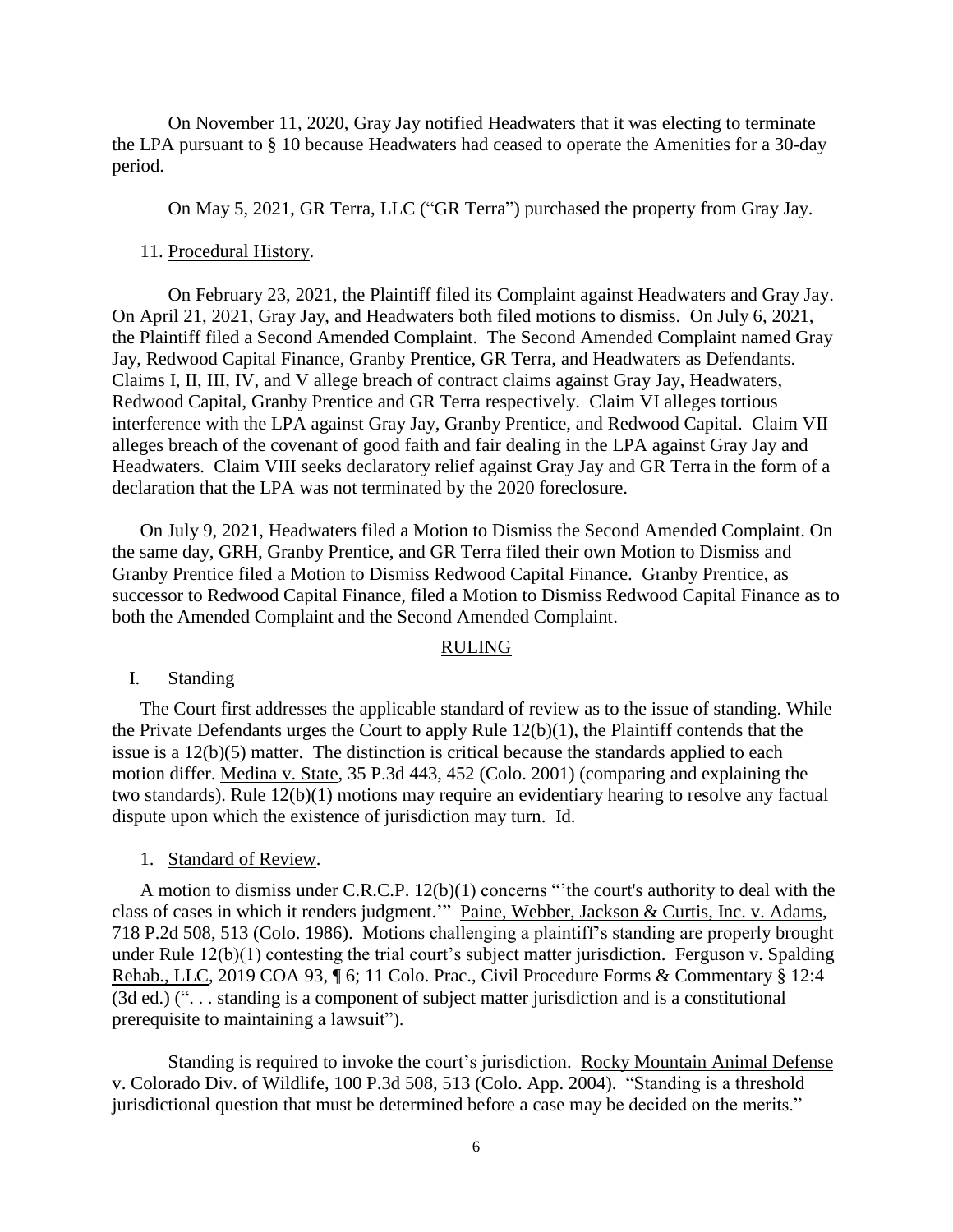Defend Colorado v. Polis, 2021 COA 8, ¶ 52; see also Ainscough v. Owens, 90 P.3d 851, 855 (Colo. 2004). Colorado courts provide for broad individual standing. See Ainscough*,* 90 P.3d at 856 (explaining that Colorado's test for standing "has traditionally been relatively easy to satisfy"). A case, however, must be dismissed where a plaintiff cannot meet the test and criteria for standing. Wimberly v. Ettenberg, 570 P.2d 535, 539 (Colo. 1977).

A motion to dismiss for lack of subject matter jurisdiction does not require the court to apply the same standards as those applied to Rule 12(b)(5) motions. Medina, 35 P.3d at 452 ("whereas Rule 12(b)(5) constrains the court by requiring it to take the plaintiff's allegations as true and draw all inferences in the plaintiff's favor, Rule 12(b)(1) permits the court 'to weigh the evidence and satisfy itself as to the existence of its power to hear the case'"). "In the subject matter jurisdiction context, the court sits as the trier of fact and makes the required findings of fact and conclusions of law as to its jurisdiction." Tabor Found. v. Colorado Department of Health Care Policy & Financing, 2020 COA 156, ¶ fn.3.

The Court declines to conduct a hearing on this issue. Rule 12(b)(1) permits a trial court "to make its own factual findings in determining its subject-matter jurisdiction, it necessarily permits the trial court to hold an evidentiary hearing to resolve any factual dispute upon which the existence of jurisdiction may turn." Medina, 35 P.3d at 452 (citations omitted). The Plaintiff urges this Court to hold such a hearing if the Court chooses to apply the Rule 12(b)(1) standards. However, "if all relevant evidence is presented to the trial court, and the underlying facts are undisputed, the trial court may decide the jurisdictional issue as a matter of law . . . " Id.

The Court disagrees with the Plaintiff's argument that the Court should evaluate the Plaintiff's third-party beneficiary status as one similar to capacity. Capacity is a party's personal right to come into court and generally involves personal qualifications of that party. Currier v. Sutherland, 218 P.3d 709, 712 (Colo. 2009). A third-party beneficiary involves the enforcement of that party's rights under a contract. By definition, it involves a claim or defense. The Plaintiff has not cited any legal authority in which a court addressed a third-party beneficiary's standing as one of capacity, nor has it demonstrated any case law in which a court applied Rule 12(b)(5) standards to a standing claim.

The Plaintiff bears the burden of proving the court's subject matter jurisdiction. Medina, 35 P.3d at 452. The Court is required to dismiss the action "[w]henever it appears by suggestion of the parties or otherwise that the court lacks jurisdiction of the subject matter…" C.R.C.P.  $12(h)(3)$ .

2. The Plaintiff is a Third-Party Beneficiary Entitled to Enforce the Terms of the LPA.

The Plaintiff is a third-party beneficiary entitled to enforce the terms of the LPA.

According to the Private Defendants, the Plaintiff lacks standing to enforce the LPA because it was not a party or successor thereto, was not an intended third-party beneficiary, and the surrounding circumstances do not support any other finding. According to the Plaintiff, it is a third-party beneficiary via the structure of the financing and operation of the Districts. It argues that it was one of the parties contemplated and intended to acquire the Leased Premises and was meant to benefit from Headwaters' rental or acquisition thereof.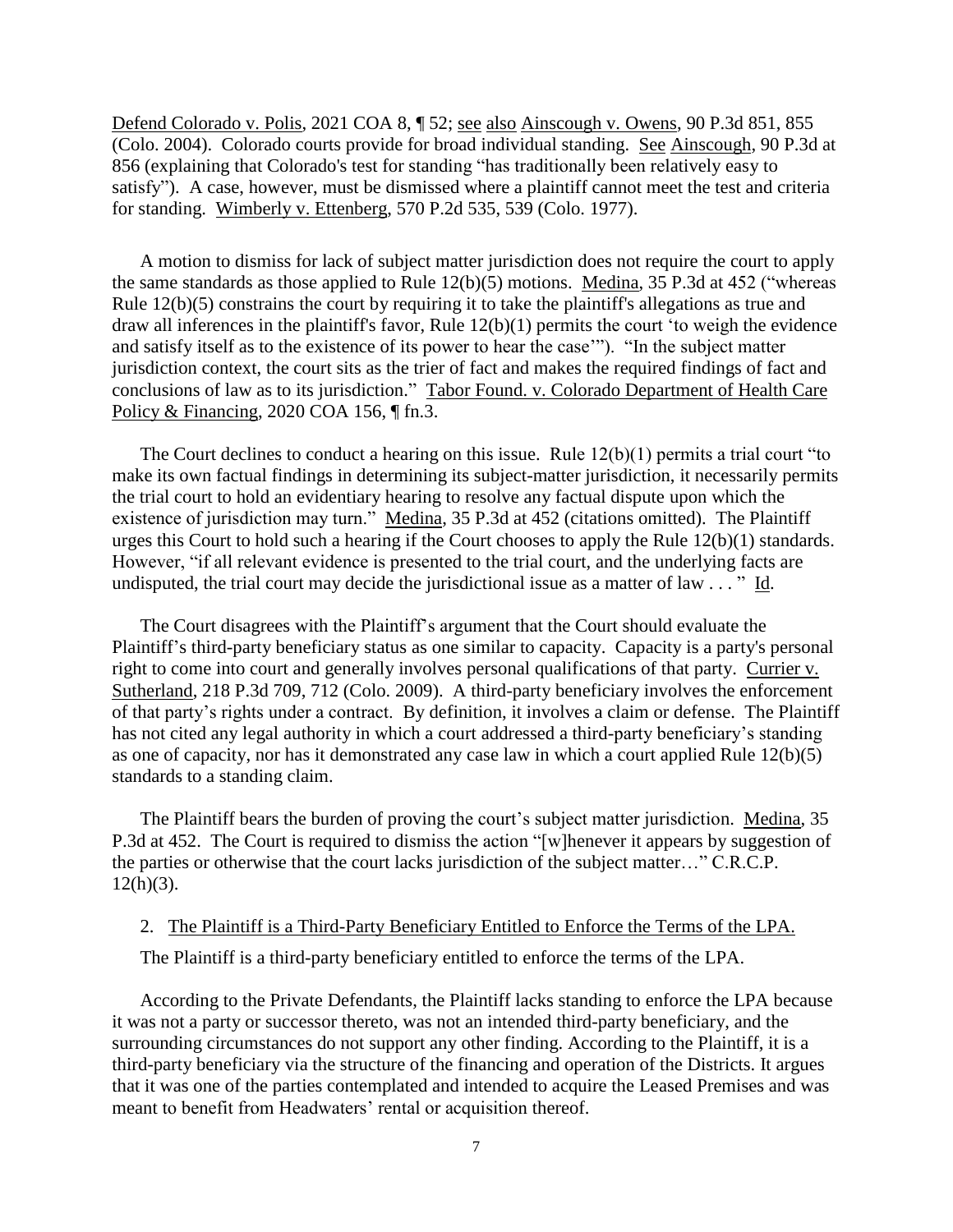"[A] plaintiff must satisfy two criteria in order to establish standing. First, the plaintiff must have suffered an injury-in-fact, and second, this harm must have been to a legally protected interest. Ainscough, 90 P.3d at 855 (citations omitted); Wimberly v. Ettenberg, 570 P.2d 535, 539 (Colo. 1977). "An interest is legally protected if the constitution, common law, or a statute, rule, or regulation provides the plaintiff with a claim for relief. A plaintiff establishes an injury in fact by alleging facts that show the defendant caused harm to the plaintiff's legally protected interest." Reeves v. City of Fort Collins, 170 P.3d 850, 851 (Colo. App. 2007); Kolwitz v. City of Boulder, 538 P.2d 482, 483 (Colo. App. 1975) (One seeking standing must have some special interest in the subject of the litigation and not just have a general interest as a resident of a community).

Third-party beneficiaries may be entitled to standing if they meet specific criteria. The individual or entity, not a party to an express contract, may bring an action on the contract if (1) the parties to the agreement intended to benefit that third party; and (2) if the benefit claimed is a direct and not merely an incidental benefit of the contract. SK Peightal Engineers, LTD v. Mid Valley Real Estate Sols. V, LLC, 342 P.3d 868, 872 (Colo. 2015). Thus, the inquiry examines whether the plaintiff is an intended or incidental beneficiary to the alleged contract:

The key question is the intent of the parties to the actual contract to confer a benefit on a third party. That intent must appear from the contract itself or be shown by necessary implication. It is a question of fact to be determined by the terms of the contract taken as a whole, construed in the light of the circumstances under which it was made and the apparent purpose the parties were trying to accomplish.

East Meadows Co. LLC v. Greeley Irr. Co., 66 P.3d 214, (Colo. App. 2003)(citing Concrete Contractors, Inc. v. E.B. Roberts Construction Co., 664 P.2d 722, 725 (Colo. App. 1982)).

Intended third-party beneficiaries are those upon which the contracting parties intended to confer a benefit. Everett v. Dickinson & Co. Inc., 929 P.2d 10, 12 (Colo. App. 1996). The benefit must be direct and not merely incidental. Harwig v. Downey, 56 P.3d 1220, 1221 (Colo. App. 2002); Everett, 929 P.2d at 12 ("[I]it is not enough that some benefit incidental to the performance of the contract may accrue to the third party."). The parties' intent must be apparent from the terms of the contract, in light of all surrounding circumstances. Id.; see also East Meadows Co., LLC v. Greeley Irr. Co.*,* 66 P.3d 214, 217 (Colo. App. 2003) ("[A] person who is not a party to an agreement may enforce a contractual obligation if the promise to be enforced is expressly stated in the contract, or is apparent from the agreement and surrounding circumstances, and the benefit conferred is direct and not incidental."). The question of intent "may be evidenced either from the terms of the agreement, the surrounding circumstances, or both." Villa Sierra Condo. Ass'n v. Field Corp., 878 P.2d 161, 166 (Colo. App. 1994).<sup>13</sup>

 $\overline{a}$ 

<sup>&</sup>lt;sup>13</sup> Thus, the Court disagrees with the Private Defendants' argument that the Plaintiff lacks standing because the Complaint fails to allege which provision(s) of the LPA allegedly confer a direct benefit on the Plaintiff. The Plaintiff may have standing, despite the absence of a specific provision, if there is evidence that the parties intended to confer a benefit.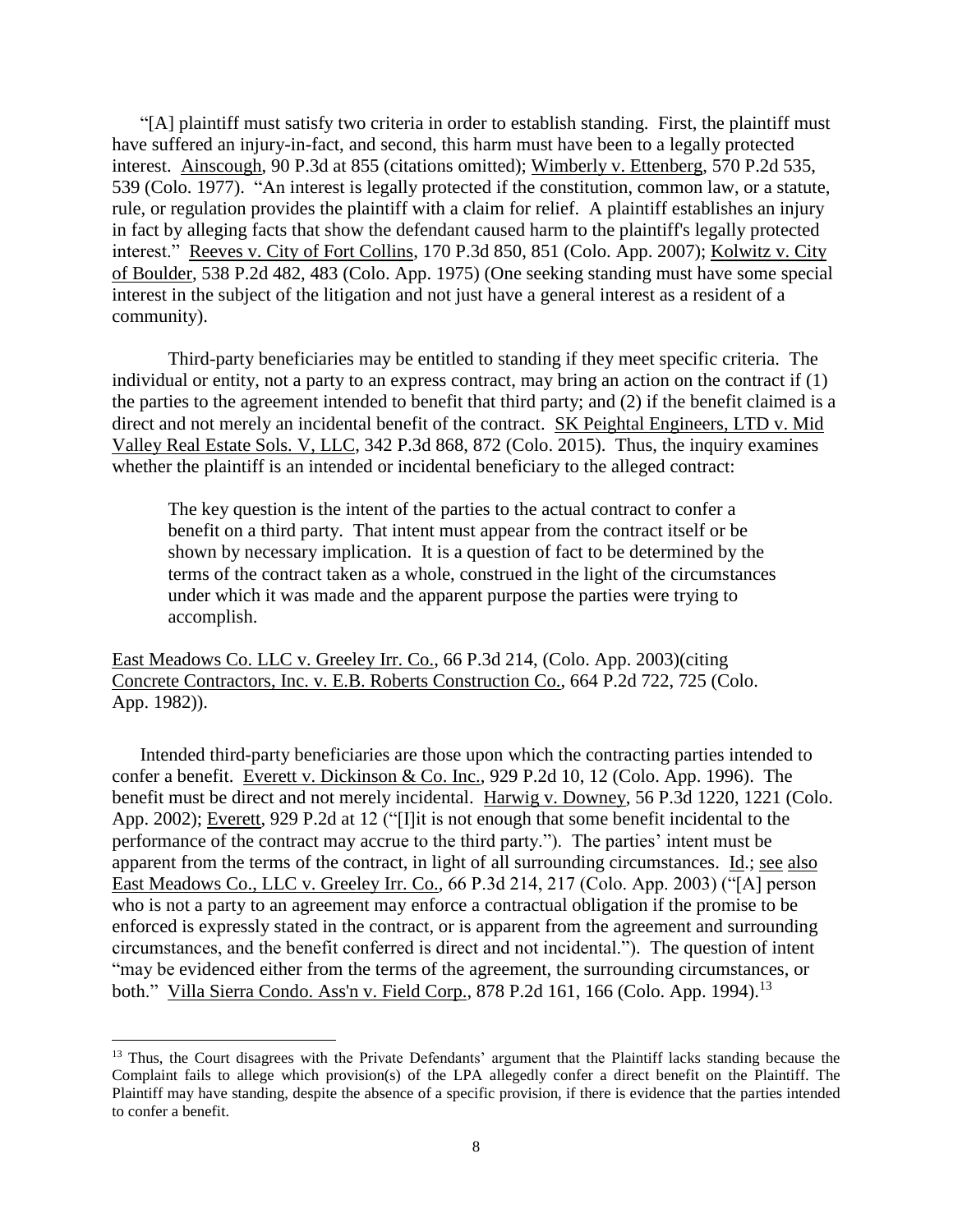Incidental beneficiaries are not entitled to standing. Under Colorado law, "[t]he general rule is that one who is not a party to a contract, and from whom no consideration moved, has no connection therewith. He can avail himself of its terms neither as a cause of action nor a defense.'" East Meadows, 66 P.3d at 217 (quoting Continental Casualty Co. v. Carver*,* 14 P.2d 181, 183 (Colo. 1932)); Bear Creek Development Corp. v. Genesee Foundation, 919 P.2d 948, 952 (Colo. App. 1996) ("incidental third-party beneficiary to the option contract . . . lacks standing to exercise the option").

This analysis necessarily involves examining the LPA itself. In interpreting a contract, "the primary goal of contract interpretation is to determine and effectuate the intent and reasonable expectations of the parties." Copper Mountain, Inc. v. Industrial Systems, Inc., 208 P.3d 692, 697 (Colo. 2009). The intent of the parties is determined primarily from the contractual language. People ex rel. Rein v. Jacobs*,* 465 P.3d 1, 11 (Colo. 2020). It may also be evidenced by the circumstances surrounding the contract. Vallagio at Inverness Residential Condominium Association, Inc. v. Metropolitan Homes, Inc., 412 P.3d 709, 718 (Colo. App. 2015). As to the contractual language, the court must give effect to the plain and generally accepted meaning of the contract terms and should be wary of "viewing clauses or phrases in isolation." Copper Mountain, Inc., 208 P.3d at 697. Instead, the Court reads clauses in the context of the entire contract, "seeking to harmonize and to give effect to all provisions so that none will be rendered meaningless." Pepcol Mfg. Co. v. Denver Union Corp., 687 P.2d 1310, 1313 (Colo. 1984). When a contract is unambiguous and complete, courts may conclude that the contractual language expresses the parties' intent and will enforce the terms according to their plain meaning. People ex rel. Rein v. Jacob, 465 P.3d at 11.<sup>14</sup>

The Court notes the LPA does not contain language either expressly creating or disavowing the existence of any third-party beneficiaries. The Court, therefore, examines the contract as a whole and the surrounding circumstances to determine the parties' intent. Jefferson County School Dist. No. R-1 v. Shorey, 826 P.2d 830, 843 (Colo. 1992); Vallagio at Inverness Residential Condo. Ass'n, Inc. v. Metro. Homes, Inc., 412 P.3d 709, 718 (Colo. App. 2015); (parties' intent to confer benefit on third party may be evidenced by the circumstances surrounding the contract); Villa Sierra Condominium Ass'n, 878 P.2d at 166.

The Court finds "surrounding circumstances" to include the Service District Agreements for Headwaters and the Plaintiff, the 2003 Master Agreement,<sup>15</sup> the 2005 Fee Resolution, the 2005 Fee Agreement, and the 2008 Granby IGA. These documents were in force when Headwaters and GRH executed the LPA. These documents also reflect the complex and interrelated relationship between Headwaters and the Plaintiff, as well as the purposes of the dual-district structure.

The Private Defendants' overall argument is that no provision of the LPA manifests an intent to confer specific legal rights on the Plaintiff. The Court disagrees because the LPA specifically references the Plaintiff, and likewise references the agreements and plans just discussed. These agreements outline the Plaintiff's interest and expectation in the Leased Premises/Amenities.

 $\overline{\phantom{a}}$ 

<sup>&</sup>lt;sup>14</sup> Neither party raises an ambiguity issue.

<sup>&</sup>lt;sup>15</sup> As previously indicated, the Court does not have copies of any restatements or amendments to the 2003 Master IGA.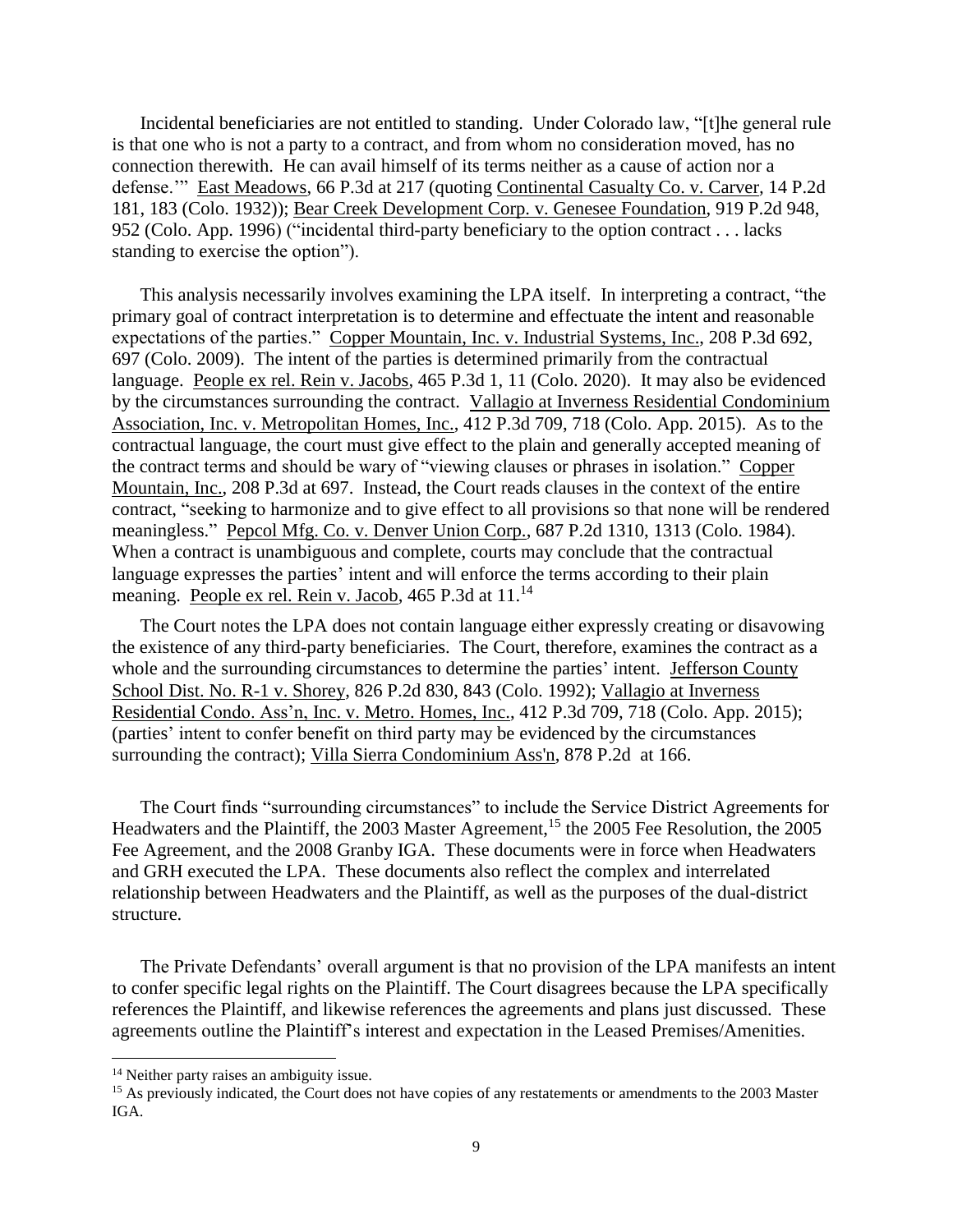The Court finds that the Plaintiff was an intended third-party beneficiary because the LPA appears to reflect a culmination of these different agreements and plans, the for the following reasons.

## a. The LPA.

The Plaintiff and the 2005 Resolution and the 2005 Fee Agreement are both specifically described within the LPA. Recital B provides:

In order to pay rental payments with respect to the Leased Premises and pay the purchase price of the Leased Premises, Tenant has previously adopted, with the Granby Ranch Metropolitan District, a Joint Resolution to Establish an Amenity Fee dated May 26, 2005, as amended September 6, 2006 (as amended from time to time, the "Fee Resolution"), and has entered into that certain Amenity Fee Agreement with Granby Realty Holdings LLC dated as of June 1, 2005, and that certain Aspen Meadows Amenity Fee Agreement with Aspen Meadows Condominiums, LLC dated as of July 5, 2005 (collectively, the "Fee Agreements"), pursuant to which resolution and agreements the Tenant imposes Amenity Fees (as further described herein) on property within the Granby Ranch development ("Granby Ranch") for use of the Leased Premises, as more particularly described therein.

At first blush, the Court was inclined to disregard the recital language as merely prefatory. In Colorado, however, while recitals are not "strictly any part of the contract" and cannot extend contractual stipulations, they may have material influence on the construction of the contract and the determination of the parties' intent." Las Animas Consol. Canal Co. v. Hinderlider*,* 68 P.2d 564, 566 (Colo. 1937). Section 28(a) of the LPA states that its recitals are to be "incorporated into the covenants of this lease by reference."

The 2005 Fee Resolution and Agreement are especially relevant in determining the parties' intent. The LPA defines the Amenity Fees as those fees "imposed pursuant to the [2005] Fee Resolution and the [2005] Fee Agreements, as the same may be amended or restated from time to time, and any other resolution adopted or agreement entered into for the purpose of imposing fees related to the use of the Leased Premises." (Sec. Amend. Compl. Ex. 6, ¶ 3.a.)

Recital D demonstrates some evidence that the Plaintiff used and benefitted from the Leased Premises. Recital D provides, pursuant to the Headwaters' Service Plan and the 2008 Granby IGA, "the Leased Premises are used by the taxpayers, residents, occupants, visitors, and invitees of Granby Ranch." Section 4(a) of the LPA reaffirms that Headwaters was to use the Leased Premises "for the enjoyment" of the same users. As previously noted, the Plaintiff alleges that it contains the "overwhelming majority" of such taxpayers, residents, and occupants. (Sec. Amend. Compl. ¶ 25.)

The Private Defendant also cite to Paragraphs 28.e. and 28.f. as evidence of an intent not to have any third-party beneficiaries:

e. This instrument shall merge all undertakings, representations, understandings, and agreements whether oral or written, between the Parties with respect to the Leased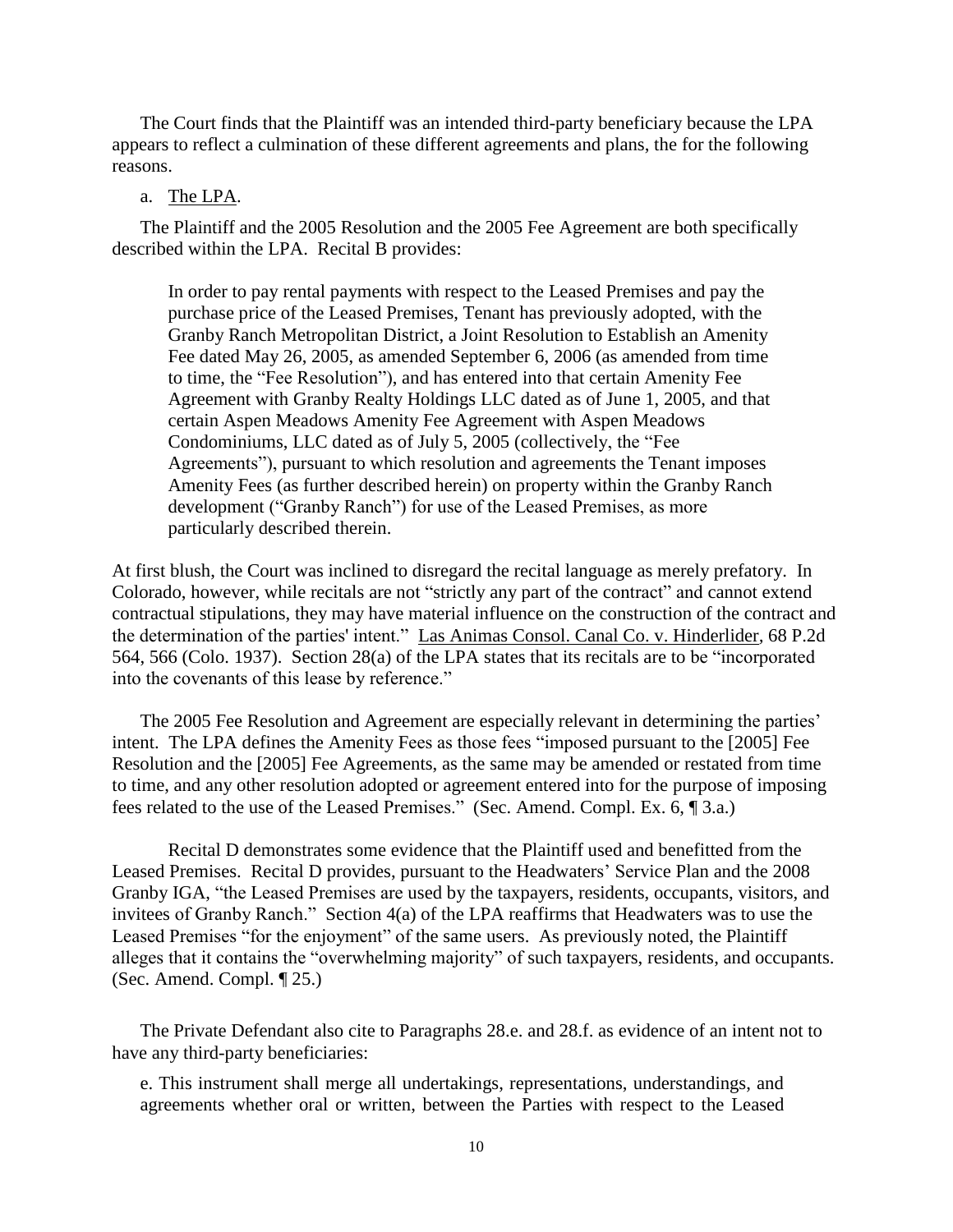Premises and the provisions of this Lease and shall constitute the entire Lease unless otherwise hereafter modified by both Parties in writing.

f. This instrument shall also bind and benefit, as the case may require, the heirs, legal representatives, assigns and successors of the respective Parties, and all covenants, conditions and agreements herein contained shall be construed as covenants running with the land. This instrument shall not become binding upon the Parties until it shall have been executed and delivered by both Landlord and Tenant.

(Sec. Amend. Compl. Ex. 6.)

 $\overline{a}$ 

The Court finds this language informative but not determinative as to standing. The terms are limited to "the Leased Premises and the provisions of this Lease," which do not necessarily implicate the many other documents at play in this case and discussed below.

## i. The District Service Plans and the 2003 Master IGA.

The Districts' service plans provide the why and how each district was to function. The plans are directly related to one another and essentially provide for the financing and operation of "community-wide infrastructure and public facilities and services that will service the [Granby Ranch] Development." The plans describe the dual district structure and detail the "consolidated financial management and operation of the Districts."

As previously discussed, the Plaintiff was authorized to impose a mill levy and collect fees to provide services and facilities to the Districts. (Sec. Amend. Compl. Ex. 2 Part 4, 2003 Master IGA  $\P$  5.1, 5.2.) Said services and facilities included "ski areas and/or ski lifts, golf courses … and other recreational facilities, together with all necessary, incidental and appurtenant facilities, land and easements…" (Sec. Amend. Compl., Ex. 2, Part 1, Taxing District Service Plan, ¶ III.C.)

The Service Plan Agreements reflect a symbiotic relationship between the Districts. (See Sec. Amend. Compl., Ex. 1, Sol Vista Metro District No. 1 Service Plan, ¶ IV.A.; Ex. 2, Part 1, Sol Vista Metro District No. 2 Service Plan, ¶ IV.A.). The Taxing District taxed and financed the services and infrastructure that the Service District acquired, constructed, and operated. There isn't any indication in these plans that the two districts were meant to operate independently from one another.

The 2003 Master IGA<sup>16</sup> between Headwaters and the Plaintiff further addresses the interrelationship between the two districts and describes this mutual cooperation. It provides that Headwaters would manage and control the construction and financing of the infrastructure and establish all necessary service charges including the "development fees" for the Plaintiff. (Sec. Amend. Complaint, ¶ 14 and Ex. 2, part 4, Master IGA, Sections 4.2 and 4.3.) "The Service District shall manage and administer all business affairs of the Districts . . . " (Sec. Amend. Complaint, Ex. 2, part 4 Master IGA, Section 4.4.) Headwaters would own and operate the infrastructure until it was transferred to the Town of Granby or another public agency. (Sec.

<sup>&</sup>lt;sup>16</sup> To the extent that this 2003 Master IGA was terminated per the Termination Agreement, the Court notes that the latter was limited to a termination of the 2006 and 2008 Master IGAs, which have not been submitted to the Court. The Court, therefore, cannot determine as a matter of law whether the Termination Agreement eliminated the interrelated duties between the Districts according to the 2003 Master IGA.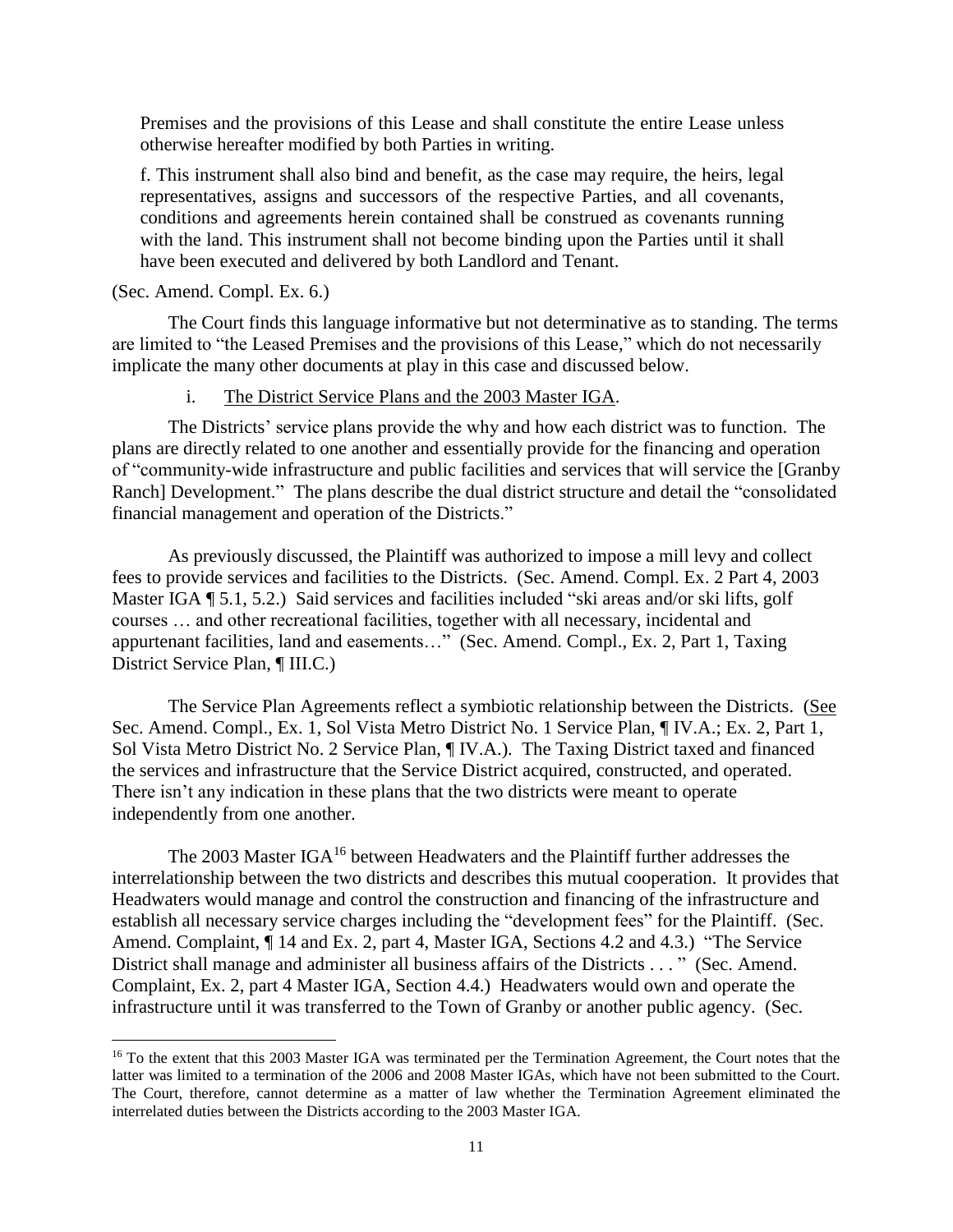Amend. Complaint, Ex. 2, part 4 Master IGA, Section 4.5.) Lastly, Section 5.4 of the Master IGA provides that "upon receipt of notice and the dissolution of the Service District in accordance with its Service Plan, the Service District shall transfer, and the Tax District shall accept responsibility for the operation and maintenance of any Infrastructure located within the Tax District, which has not been transferred to the Town or another public agency." (Sec. Amend. Complaint, Ex. 2, part 4, Master IGA, Section 5.4.)

The 2003 Master IGA thus indicates that it was never intended for Headwaters to permanently operate and maintain the infrastructure – the Plaintiff had an expectation to do so if services and facilities were not transferred to the Town of Granby or another public agency.

## b. The 2005 Fee Resolution between Headwaters and the Plaintiff.

The 2005 Fee Resolution was executed "in the best interests of the Districts to acquire, lease, construct, maintain, provide, operate, and or administer" the Amenities "benefiting the property within the Districts," which included the golf course, ski area, river park and other improvements. (Sec. Amend. Compl. Ex. 4, part 1, Recitals.) It was deemed necessary "to provide for the prosperity and general welfare of the Districts and their inhabitants." Id.

The resolution authorized Headwaters to impose and collect an "Amenity Fee" to fund the Amenities for these purposes. The revenue generated thereby was to be "used solely for the purpose of financing the acquisition, leasing, construction, and replacement of the Amenities" and such "restriction on the use of the Amenity Fee revenues shall be absolute and without qualification." (Sec. Am. Compl., Ex. 4, Part 3, Section 6.) The 2005 Fee Resolution also detailed the priority access to the Amenities given to each residential dwelling unit for which the Amenity Fee had been paid. (Sec. Am. Compl. Ex. 4, Part 1, Section 2.)

The Court notes that none of the Resolution's language limited any of the stated benefits to Headwaters and the Service District alone. Thus, the Resolution evidences an intent to benefit the Plaintiff for any acquisition, lease, and operation of the Amenities within both Districts.<sup>17</sup> Headwaters was to impose and collect a fee to lease, acquire, construct, maintain, operate, or administer the Amenities and it was in the best interests of both districts to do so.

The Court disagrees with the Private Defendants' assessment that only GRH can enforce the 2005 Fee Agreement because the Plaintiff was not a party thereto. The 2005 Fee Resolution authorized Headwaters to enter into the 2005 Fee Agreement. Presumably, Headwaters could not have performed these taxing and financing functions without the Plaintiff's consent (which was a function reserved to the Plaintiff). As alleged by the Plaintiff, "Headwaters is collecting the Amenity Fee through GRMD and pursuant to GRMD's legislative authority pursuant to C.R.S. 32-1-1001(j)(I)." (Sec. Amend. Compl., ¶ 26.) It would be illogical for the Plaintiff to enter into the 2005 Fee Resolution if the Plaintiff would not benefit from the 2005 Fee

 $\overline{\phantom{a}}$ 

<sup>&</sup>lt;sup>17</sup> The 2013 Amended Fee Resolution affirmed this intention - it was "in the best interests of the Districts, and the property owners, taxpayers, and residents of Districts," to acquire use and ownership of the Amenities. (Headwaters Mot. to Dismiss, Ex. 11 Recitals.)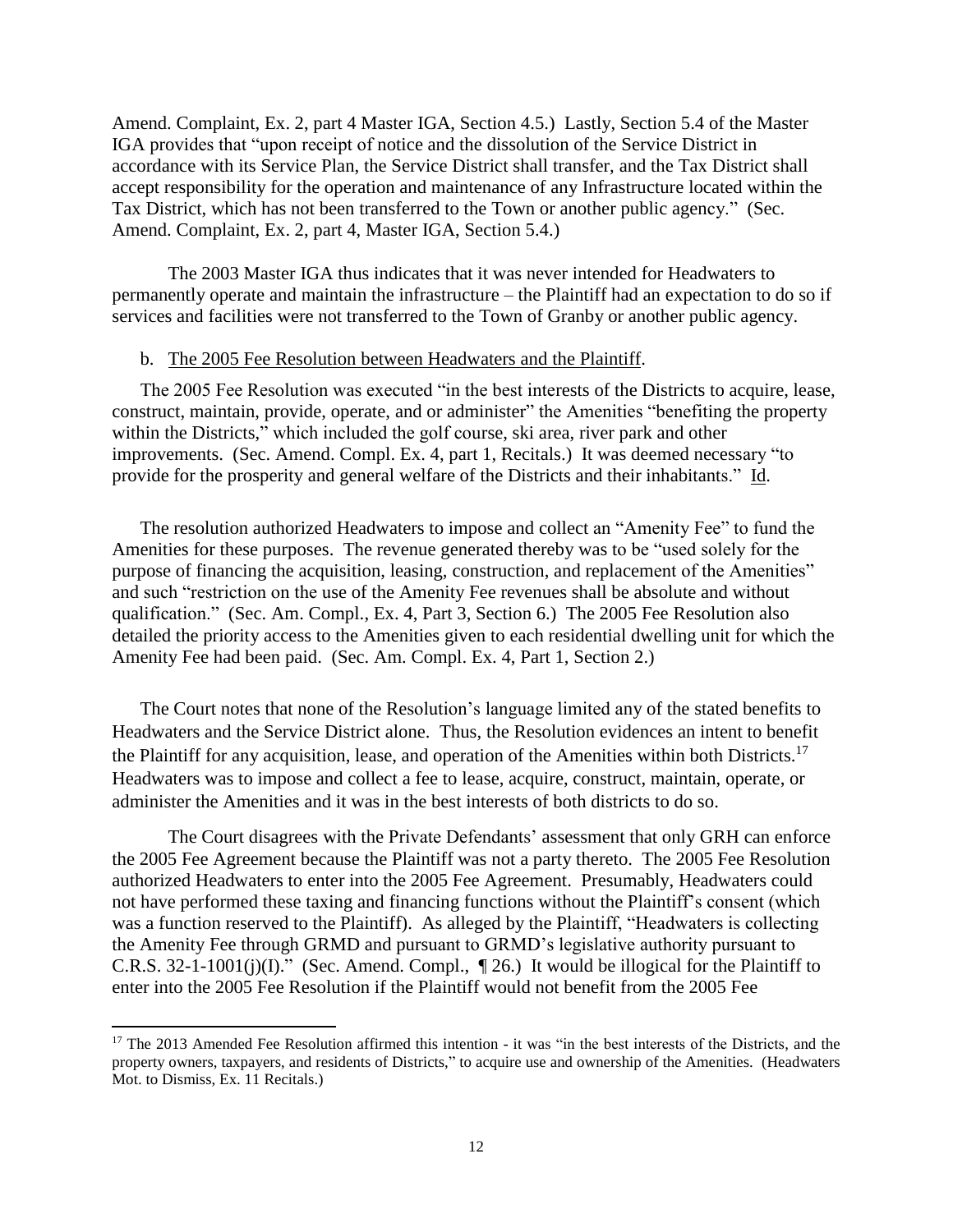Agreement or if Headwaters could have imposed and collected the Amenity Fee without adoption of the Resolution.

The Court also disagrees with the Private Defendants' argument that GRH's and Headwaters' decision not to incorporate the 2005 Fee Agreement into the LPA or to designate the Plaintiff as a third-party beneficiary indicates GRH's and Headwaters' intention not to confer a benefit upon the Plaintiff. The 2005 Fee Resolution was specifically referenced in the LPA. (see Recital B, §§ 3.b. and 23.) The Plaintiff was a party to the Resolution and, as previously discussed, the 2005 Fee Resolution appears to have authorized Headwaters to act in the Plaintiff's place by imposing and collecting a fee within the Districts.

The Private Defendants have also not provided any legal authority supporting their position that "only the property owner could agree to subject its property to the amenity fee, and it did that in the 2005 Fee Agreement." The service plan agreements, the 2003 Master IGA, and the 2008 Granby IGA permit the District, not the property owner, through a mill levy, rates, fees, tolls and/or charges, to "finance public improvements, impose property taxes, and collect revenue . . . to provide the services and facilities needed within the Service Area" including for the financing, acquisition, operation of ski areas and/or ski lifts and golf courses. (Sec. Amend. Compl., Ex. 2, Part 1, Sol Vista Metropolitan District No. 2, Taxing District Service Plan, ¶ III.)

Lastly, the Court recognizes that the Developer was not obligated to convey, lease, or otherwise contract for any Amenities under the 2005 Fee Agreement. This has limited bearing on whether the surrounding circumstances reflect an intent to confer a benefit on the Plaintiff. Simply because the Developer was not required to sell does not eliminate the Plaintiff's expected benefit in the event that the Developer did, in fact, convey or lease the Amenities.

## c. The 2008 Granby IGA.

The Court finds that the 2008 Granby IGA is a "surrounding circumstance" in the LPA's formation. Along with the 2003 Master IGA, the 2008 Granby IGA reflects the relationship between the Districts, as well as the interplay between Districts and the Town of Granby. It is clear to the Court that the Districts were intended to act reciprocally and for one another's benefit. In fact, the Town and the Districts "determined it to be in the best interests of their respective taxpayers, residents and property owners to enter into this Agreement to promote the coordinated development" of the property. (Sec. Amend. Compl. Ex. 5, Recitals.) The described amenities in the 2008 Granby IGA are the same amenities that were subsequently leased and to be purchased by Headwaters under the LPA.

This cooperation indicates the Plaintiff had an active role and expectation in collection of the Amenity Fee and continued operation of the Amenities/Leased Premises when Headwaters and GRH entered into the LPA. See Villa Sierra Condominium Ass'n, 878 P.2d 161 (condominium association was deemed third-party beneficiary to agreement between the city and developer in which city approved project plans in exchange for future street improvements that were never constructed).

To conclude, for the purpose of standing and given the complex relationship between Headwaters and the Plaintiff, the LPA is viewed in light of the operative agreements at the time of the formation of the LPA. Concrete Contractors, Inc. v. E.B. Roberts Const. Co., 664 P.2d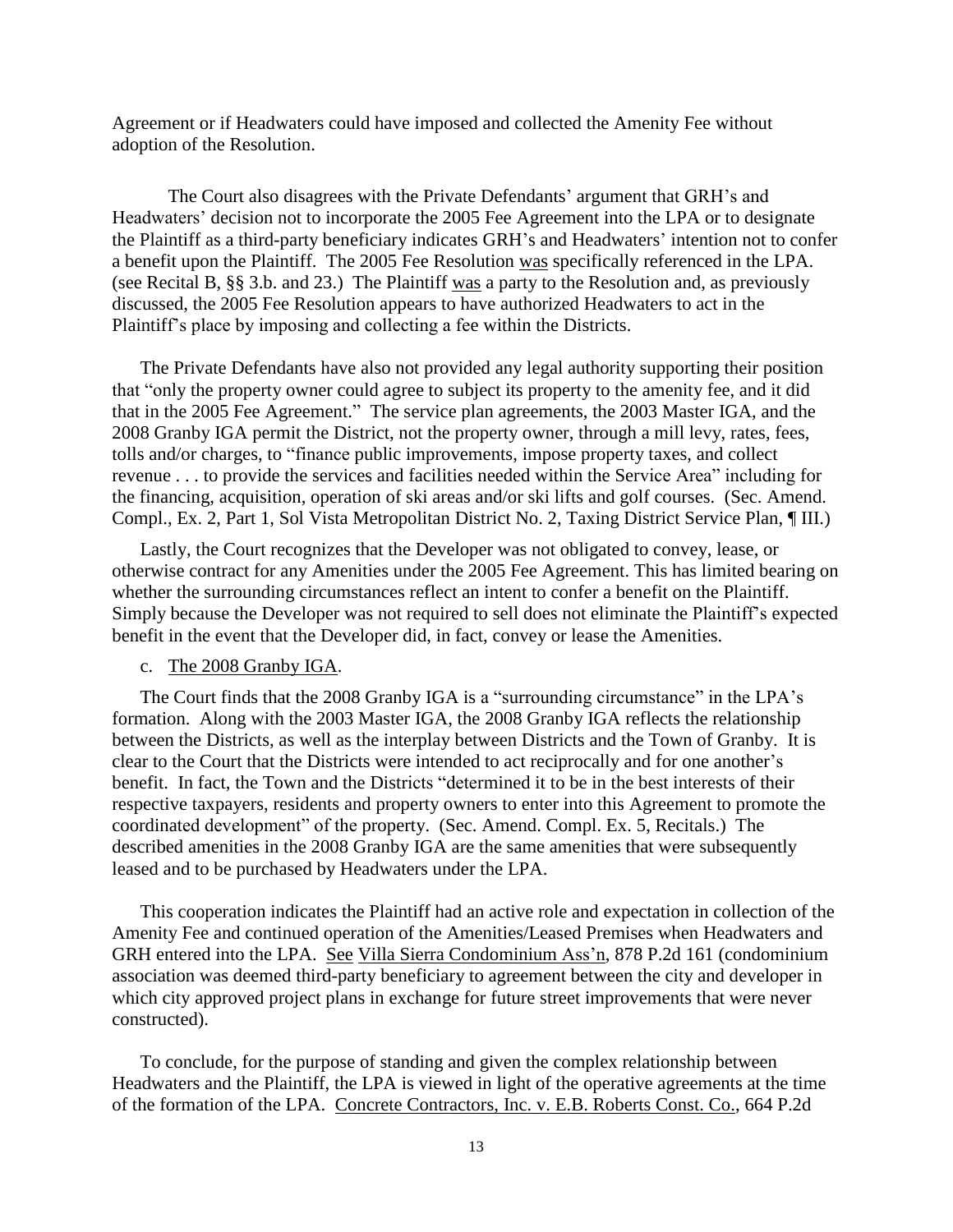722, 725 (Colo. App. 1982) (question of intent should be taken from the contract, which should be "construed in the light of the circumstances under which it was made and the apparent purpose the parties were trying to accomplish"). The Districts' Service Plans (as well as the 2003 Master IGA), the 2005 Fee Resolution, the 2005 Fee Agreement, and the 2008 Granby IGA (all operative in 2012 and expressly referenced by the LPA), paint a coherent and consistent picture of their overarching purpose: that the Plaintiff raised revenue for Headwaters to construct, lease, and acquire the Amenities for the use and enjoyment of Granby Ranch residents, taxpayers, and occupants, and that the parties effectuated that intent, in part, through the LPA the Leased Premises were to be for the use and enjoyment of Granby Ranch residents and invitees, and the LPA was one way that Headwaters fulfilled its obligation to the Plaintiff under these agreements, resolutions, and plans.

The Court finds that, for the purposes of determining subject matter jurisdiction pursuant to CRCP 12(b)(1), that Headwaters and GRH intended to confer a direct benefit on the Plaintiff as a third-party beneficiary.

## II. Failure to State a Claim.

The Court partially grants the Private Defendants' motion to dismiss on the grounds that the Plaintiff failed to state a claim upon which the Court can grant relief.

"A C.R.C.P. 12(b)(5) motion to dismiss for failure to state a claim upon which relief can be granted serves as a test of the formal sufficiency of a plaintiff's complaint. The chief function of a complaint is to give a defendant notice of the transaction or occurrence that is the subject of a plaintiff's lawsuit." Public Service Co. of Colorado v. Van Wyk, 27 P.3d 377, 385 (Colo. 2001). A C.R.C.P. 12(b)(5) motion to dismiss is looked upon with disfavor, and a complaint should not be dismissed unless it appears beyond a doubt that a plaintiff can prove no set of facts in support of her claim which would entitle her to relief. A complaint should not be dismissed for failure to state a claim so long as the plaintiff is entitled to some relief upon any theory of the law. Id. at 385-386 (citations omitted).

In Warne v. Hall, 373 P.3d 588 (Colo. 2016), the Colorado Supreme Court adopted the federal plausibility standard for a motion to dismiss, which is a shift from prior precedent.

To survive a motion to dismiss, a complaint must contain sufficient factual matter, accepted as true, to state a claim to relief that is plausible on its face. A claim has facial plausibility when the plaintiff pleads factual content that allows the court to draw the reasonable inference that the defendant is liable for the misconduct alleged. The plausibility standard is not akin to a probability requirement, but it asks for more than a sheer possibility that a defendant has acted unlawfully. Where a complaint pleads facts that are merely consistent with a defendant's liability, it stops short of the line between possibility and plausibility of entitlement to relief. (internal quotation marks and citations omitted).

Ashcroft v. Iqbal, 556 U.S. 662, 678 (2009). Conclusory allegations are insufficient to state a plausible claim for relief. Coyle v. State, 492 P.3d 366, 371 (Colo. App. 2021). The Court is not required to accept as true legal conclusions couched as factual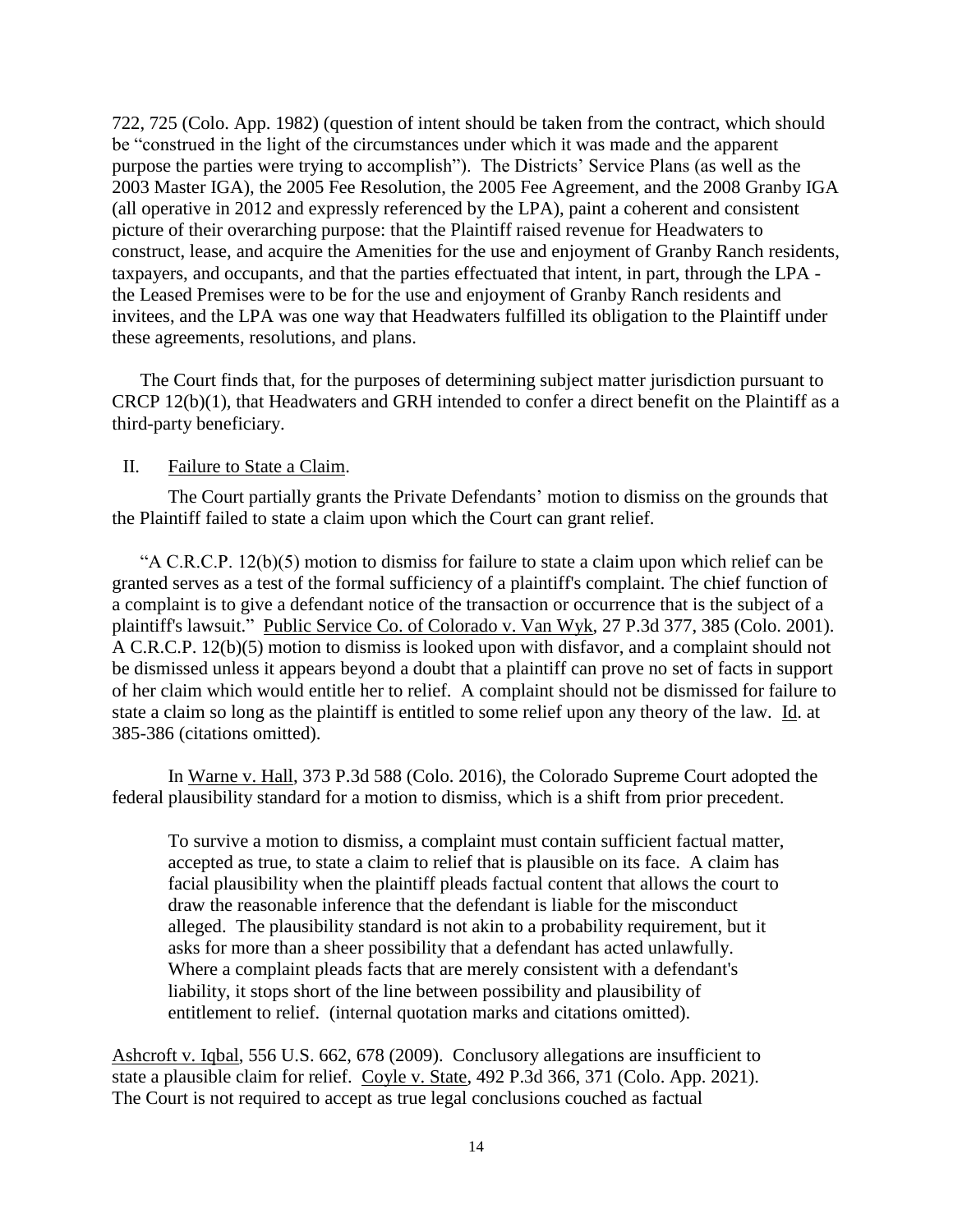allegations and a complaint may be dismissed if the substantive law does not support the claims asserted. Western Innovations, Inc. v. Sonitrol Corp., 187 P.3d 1155, 1158 (Colo. App. 2008).

A court may consider only the facts alleged in the complaint, documents attached as exhibits or referenced in the complaint, and matters of which the court may take judicial notice, such as public records. Walker v. Van Laningham, 148 P.3d 391, 397 (Colo. App. 2006) (discussing judicial notice); Yadon v. Lowry, 126 P.3d 332, 336 (Colo. App. 2005) (discussing documents attached or referenced in the complaint); Pena v. Am. Family Mut. Ins. Co., 2018 COA 56, ¶ 14. When documents are presented to the court in a motion to dismiss, the legal effect of the document is determined by their contents rather than by the allegations as stated in the complaint. Peña, 463 P.3d at  $\P$  15; Stauffer v. Stegemann, 165 P.3d 713, 716 (Colo. App. 2006). In considering documents attached or referenced in a complaint, "a trial court is not required to accept legal conclusions or factual claims at variance with the express terms of the document attached to the complaint." Stauffer, 165 P.3d at 716.

"A document that is referred to in the complaint, even though not formally incorporated by reference or attached to the complaint, is not considered a 'matter outside the pleading.'" Yadon, 126 P.3d at 336. If that document "is central to the plaintiff's claim, the defendant may submit an authentic copy to the court to be considered on a motion to dismiss, and the court's consideration of the document does not require conversion of the motion to one for summary judgment." Id. (quoting James Wm. Moore et al., Moore's Federal Practice § 56.30[4], at 56–  $225 \& -226 (3d \text{ ed.}2005)).$ 

Conversion is required, however, if matters are submitted in a motion to dismiss are outside of these described situations. Bristol Bay Productions, LLC v. Lampack, 2013 CO 60, ¶ 46; Churchey v. Adolph Coors Co.*,* 759 P.2d 1336, 1339 (Colo.1988) ("Because [defendant] attached affidavits and exhibits to its motion, the court properly treated [defendant's] motion as one for summary judgment."); Garcia v. Centura Health Corp., 2020 COA 38, ¶ 50 (motion to dismiss properly treated as motion for summary judgment where defendant attached affidavits and exhibits to its motion and the district court considered these attachments in its order).

The Plaintiff attached the following exhibits to its Second Amended Complaint:<sup>18</sup>

- The 2003 Sol Vista Metro District No. 1 Service Plan and exhibits attached thereto (Exhibits  $A1-A2$ ,  $B1-B2$ , C, D, E, and  $F$  – which include the 2003 IGA and the 2003 Master IGA);
- the 2003 Sol Vista Metro District No. 2 Service Plan and exhibits attached thereto (Exhibits A1-A2, B1-B2, C, D, E, and F - which include the 2003 IGA and the 2003 Master IGA);
- the 2007 Consolidated Service Plan for GRSD Nos. 2-8 and exhibits attached thereto  $(Exhibits A, B, C1, C2, D, and E);$
- the 2005 Fee Resolution:
- $\bullet$  the 2008 IGA;

 $\overline{\phantom{a}}$ 

<sup>&</sup>lt;sup>18</sup> These are the same exhibits that were attached to the Amended Complaint.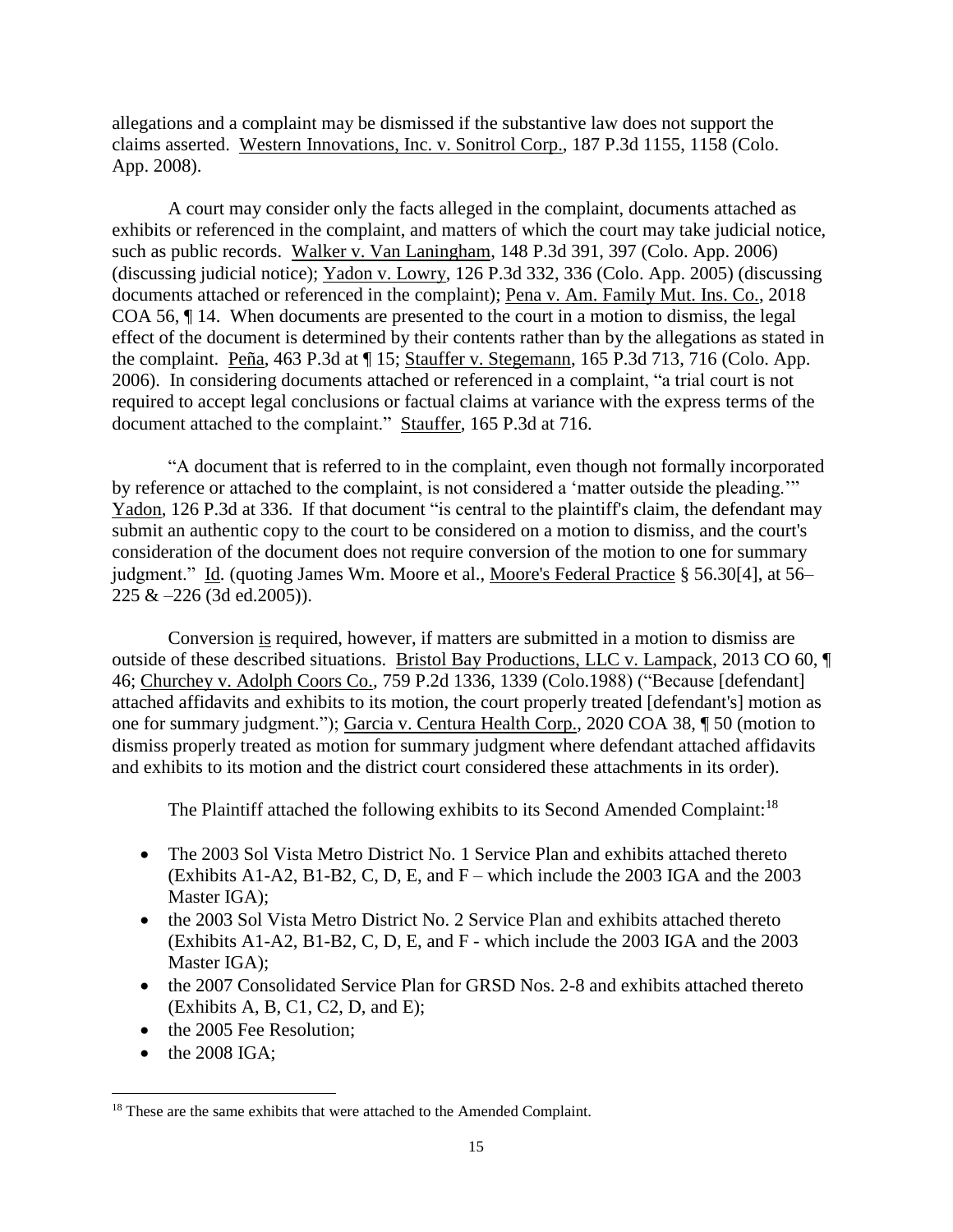- $\bullet$  the LPA;
- $\bullet$  the 2016 IGA; and
- the 2017 Termination IGA.

The Private Defendants did not submit any exhibits to their motion. Instead, the Private Defendants refer to documents attached to Headwater's Motion to Dismiss. These include Exhibits 9-12 to Headwater's motion:

- the 2005 Fee Agreement;
- the 2013 Amended and Restated Amenity Fee Agreement;
- the 2013 Amended and Restated Amenity Fee Joint Resolution; and
- a Motion for Order of Exclusion of Property from the Plaintiff's District.

Although none of these documents are authenticated, an authentic copy is not required (and conversion unnecessary) where the plaintiff refers to and relies upon that document and does not dispute its authenticity. See Yadon, 126 P.3d at 336. Here, the Plaintiff does not dispute authenticity and refers to the 2005 Fee Agreement in the Amended and Second Amended Complaint (Sec. Amend. Compl. ¶¶23-24, 75, 83.) The Plaintiff does not submit any exhibits or affidavits of its own in Response to the Private Defendants' Motion to Dismiss. Most importantly, the Court does not rely on any of Headwaters'/the Private Defendants' exhibits, other than the 2005 Fee Agreement, in this order.

Conversion is unnecessary. "[I]f matters outside of the complaint are submitted to the trial court, but not considered in review of the [Rule] 12(b)(5) motion to dismiss, the trial court need not convert the motion to dismiss into a motion for summary judgment." Pub. Serv. Co. of Colo. v. Van Wyk, 27 P.3d 377, 386 (Colo. 2001).

Having found the Plaintiff is a third-party beneficiary under C.R.C.P. 12(b)(1), the Court examines whether the Plaintiff has sufficiently satisfied the C.R.C.P. 12(b)(5) standards regarding pleading third-party beneficiary status as to the claims for breach of contract and breach of the covenant of good faith and fair dealing.

The Court addresses the declaratory judgment claim first.

1. The Court Denies the Private Defendants' Motion To Dismiss the Declaratory Judgment Claim Because the Plaintiff Alleges that the LPA is a Covenant Running with the Land, Which is not Necessarily Extinguished by Foreclosure (Claim VIII).

The Court denies the Private Defendants' motion to dismiss the declaratory judgment claim because the Plaintiff Alleges the LPA is a covenant running with the land, which is not necessarily extinguished by foreclosure (Claim VIII).

The Private Defendants argue that the foreclosure of the Leased Premises extinguished the LPA before any of the Private Defendants acquired title, thereby absolving them from liability. The Plaintiff maintains that the LPA is a covenant running with the land which cannot be not extinguished by foreclosure. The Plaintiff also argues the LPA is an installment land contract, which can only be foreclosed through the courts. As such, the Plaintiff contends that Gray Jay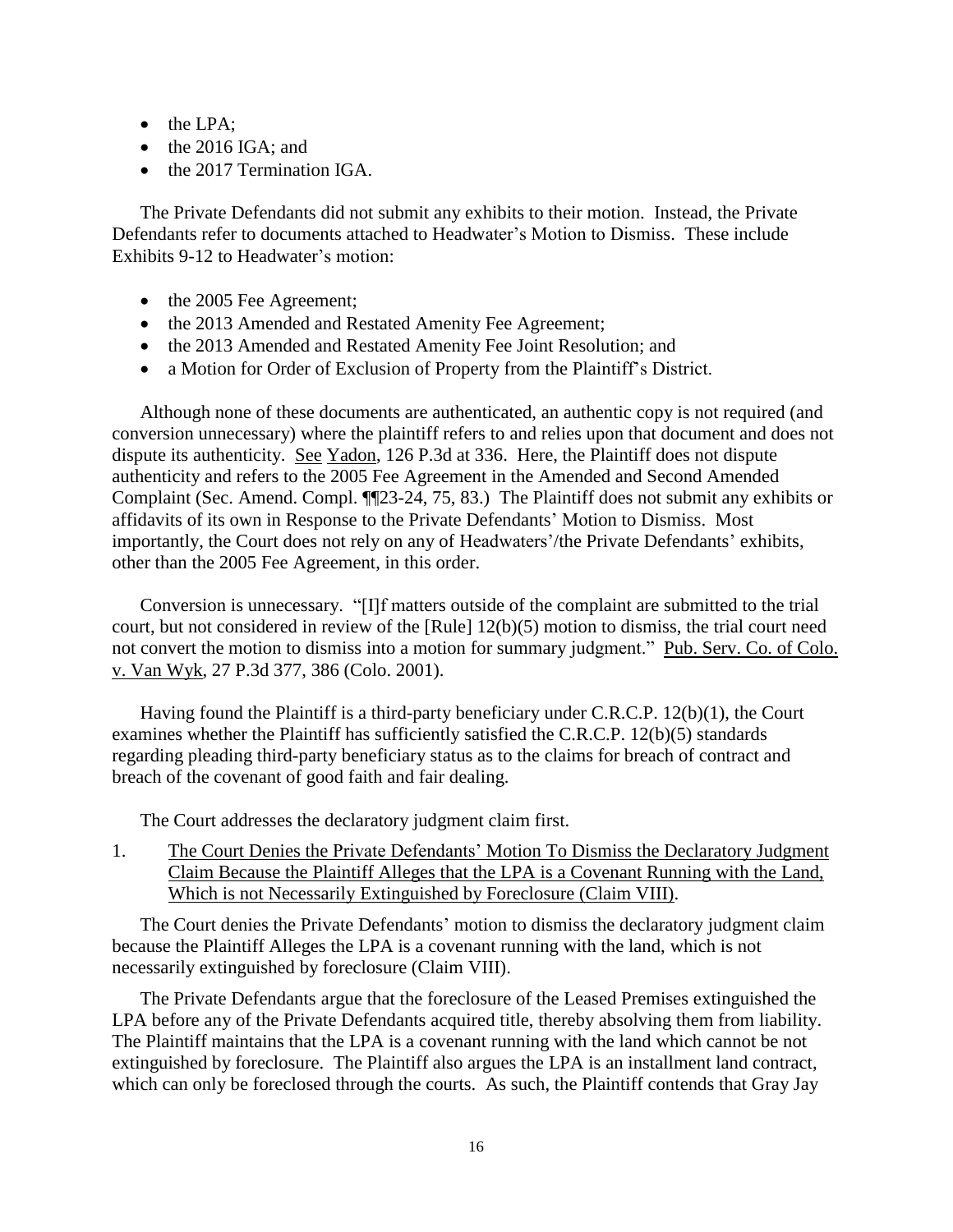and GR Terra are bound as successors in interest to the LPA. GP Prentice is not a defendant as to this claim.

## a. Covenants that Run with the Land.

Real covenants, as opposed to personal covenants, "run with the land" and are binding on the parties' successors in interest, as well as the parties themselves. Reishus v. Bullmasters, LLC, 2016 COA 82, ¶¶ 36-38. In order for a covenant to run with the land, there must first be an intent by the parties to the covenant that it do so. Cloud v. Association of Owners, Satellite Apartment Bldg., Inc., 857 P.2d 435, 440 (Colo. App. 1992).

Here, the LPA states that "[t]his instrument shall also bind and benefit, as the case may require, the heirs, legal representatives, assigns and successors of the respective Parties, and all covenants, conditions and agreements herein contained shall be construed as covenants running with the land." (Sec. Amend. Compl., Exh. 6, Section 28.f.) Colorado courts have found similar terms indicative of the parties' intent to create covenants that run with the land. See Lookout Mountain Paradise Hills Homeowners' Ass'n v. Viewpoint Associates, 867 P.2d 70, 74 (Colo. App. 1993); Reishus, 2016 COA 82, ¶ 43; Cloud, 857 P.2d at 440.

A covenant in a lease, however, will run with the land "only where the act covenanted to be done or omitted concerns the land or the estate conveyed as where it affects the use, condition, value, and enjoyment of the premises." 52 C.J.S. Landlord & Tenant § 458. Thus, even when there is expressed intent for a covenant to run with the land, the covenant must still "'touch and concern'" the land, that is, the covenant must closely relate to the land, its use, or its enjoyment. Cloud, 857 P.2d at 440. "Whether a covenant runs with the land turns on the construction of relevant documents." Lookout Mountain, 867 P.2d at 74. The Court reads the covenant as a whole, and gives effect to all provisions, to make this determination. Reishus, 2016 COA 82,  $\P$ 38; Lookout Mountain*,* 867 P.2d at 75.

The Court finds the Plaintiff properly stated a claim that the LPA is a covenant running with the land because the Leased Premises touch and concern the land.

The Leased Premises are defined by the LPA as the combined "Real Estate" and "Improvements." (Sec. Amend. Comp., Exh. 6, page 2.) They include the ski area and golf course, as well as all buildings (with the exception of the third floor of the Base Camp Lodge), the ski shop, golf course clubhouse, ranch house, golf course maintenance shop, and several other improvements. Id. The "Amenities" are defined as the "ski area and golf portions of the Leased Premises." Id. at page 1. According to the specific language of the LPA "the Amenities are expected to entirely or largely be the same as the Leased Premises." Id. at page 2.

Recital B of the LPA describes the Amenity Fee used to pay for the Leased Premises and Recital D describes the users of the Leased Premises. Recital B references the 2005 Fee Resolution and Recital D references the Service District Service Plan and the 2008 Granby IGA. (Sec. Amend. Compl., Ex. 6, page 1.) These referred-to documents define "Amenities" as the recreational amenities that encompass the land itself (for example, the ski area, golf course, and river park). Id.

Terms of the LPA demonstrate the LPA touches and concerns the land. Section 4.a. of the LPA further provides: "The Leased Premises are being used by Tenant for the enjoyment of the taxpayers, residents, occupants, visitors and invitees of Granby Ranch. The Parties acknowledge and agree that (i) the Tenant shall be entitled to acquire the Leased Premises at the end of the last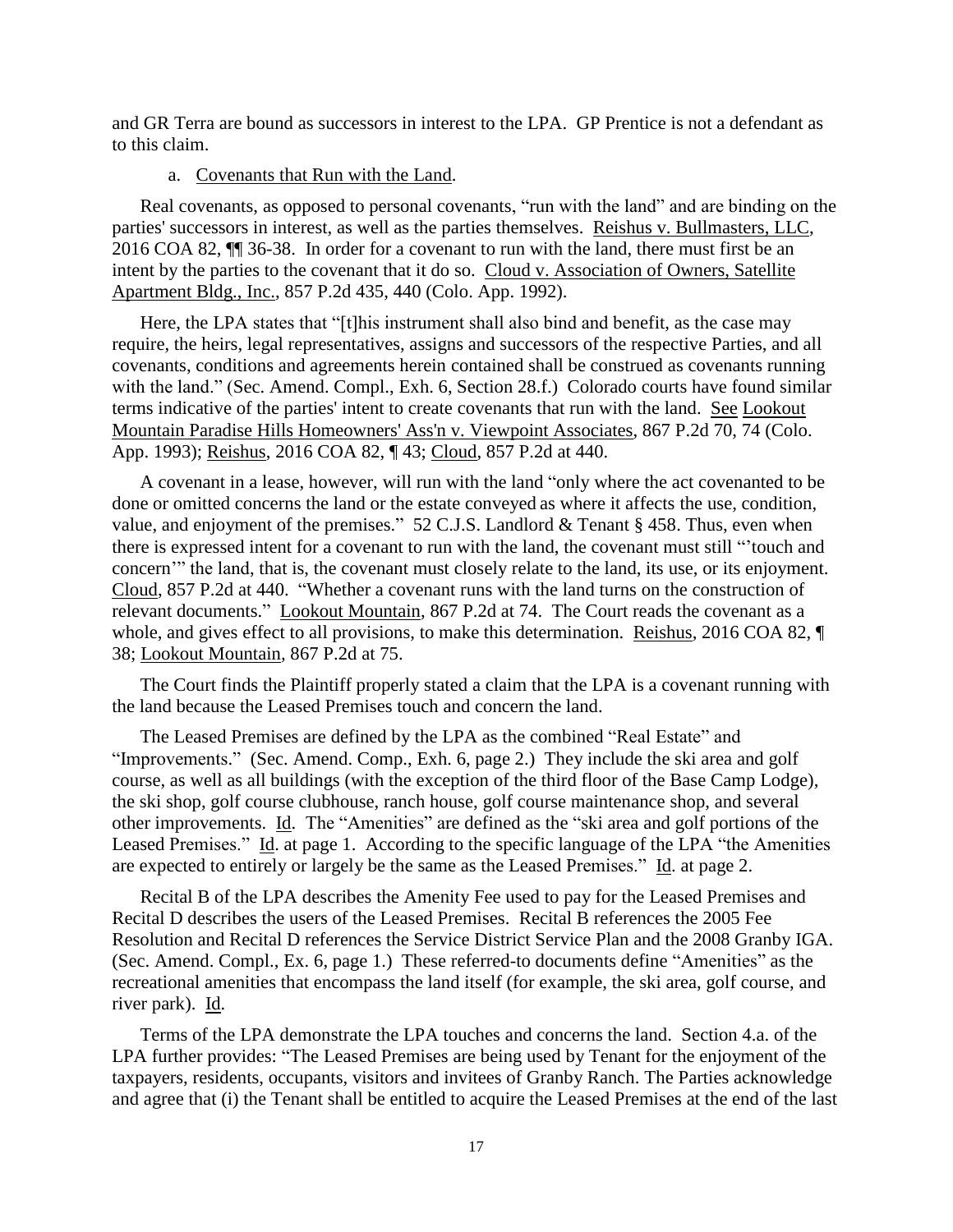Renewal Term (or earlier as provided in Section 23) …" (Sec. Amend. Compl., Exhibit 6, p. 4.) Section 8.a. states that Headwaters may make "substitutions and non-structural and structural alterations and additions (including without limitation minor boundary adjustments) to the Leased Premises . . . " provided that they be of "such character as not to diminish the structural integrity of the Leased Premises, shall not violate applicable law, shall be subject to design review board approval, where applicable . . ."

Importantly, Section 13.a. of the LPA states that "Landlord covenants, represents and warrants to Tenant as follows: . . . that upon Tenant keeping and performing the agreements and obligations of this Lease on its part to be kept and performed, Tenant shall have peaceful and uninterrupted possession of the entire Leased Premises during the Term of this Lease, and the right to acquire the Leased Premises in accordance with Section 23 hereof." This also is evidence of a covenant running with the land. See 52 C.J.S. Landlord & Tenant § 544 ("covenants to pay rent or to repair and return the premises in good condition are examples of covenants that run with the land").

Section 21 of the LPA acknowledges that GRH had the right to convey its interest in the Leased Premises to any other person or entity and that in such an event Headwaters would have no rental payment obligation to the new owner until it had been notified of the conveyance. (Sec. Amend. Compl., Ex. 6, §21.) Section 21 expresses an intent that any successor to the Landlord had continued rights and responsibilities to Headwaters. Id.

These combined terms reflect that the LPA contains covenants running with the land. The LPA, the 2005 Fee Resolution, and the 2008 Granby IGA detail the location and structure types of the Amenities/Leased Premises. Importantly, the covenants in the LPA benefitted Headwaters by reason of it being the Service District for the Leased Premises/Amenities located within a common scheme of development. These provisions are closely tied with the use, possession, and enjoyment of Granby Ranch. See Lookout Mountain*,* 867 P.2d at 74–75. Furthermore, the LPA may create a possessory interest in Headwaters by 2062. Thus, the Plaintiff has properly alleged that the parties intended for the LPA to touch and concern the land.

Lastly, the Court disagrees with the Private Defendants that foreclosure of the 2005 Redwood Capital Deed of Trust extinguished any covenant running with the land as a matter of law. Colorado law provides that a purchaser of property at a foreclosure sale obtains a deed to the property after the redemption period expires and that "upon the issuance and delivery of such deed ... title shall vest in the grantee and such title shall be free and clear of all liens and encumbrances recorded or filed subsequent to the recording or filing of the lien on which the sale referred to in this section was based." First Interstate Bank v. Tanktech, Inc., 864 P.2d 116, 119 (Colo. 1993); C.R.S. § 38-38-501(1) (subject to rights to cure and redeem, title vests in in the property free and clear of all liens and encumbrances junior to the lien foreclosed). The Private Defendants, however, have not cited any cases involving foreclosure under Section 501 and the extinguishment of covenant that runs with the land.

Absent legal authority to the contrary, a covenant running with the land is not necessarily extinguished by foreclosure and thus, the Plaintiff properly states a claim for relief. Top Rail Ranch Estates, LLC v. Walker, 2014 COA 9, ¶ 21 (covenants in deed of trust were not extinguished by foreclosure); Schwab v. Martin*,* 441 P.2d 17, 19 (Colo. 1968) (despite foreclosure, the right to appoint a receiver under the deed of trust remained an operative as a contract between the parties).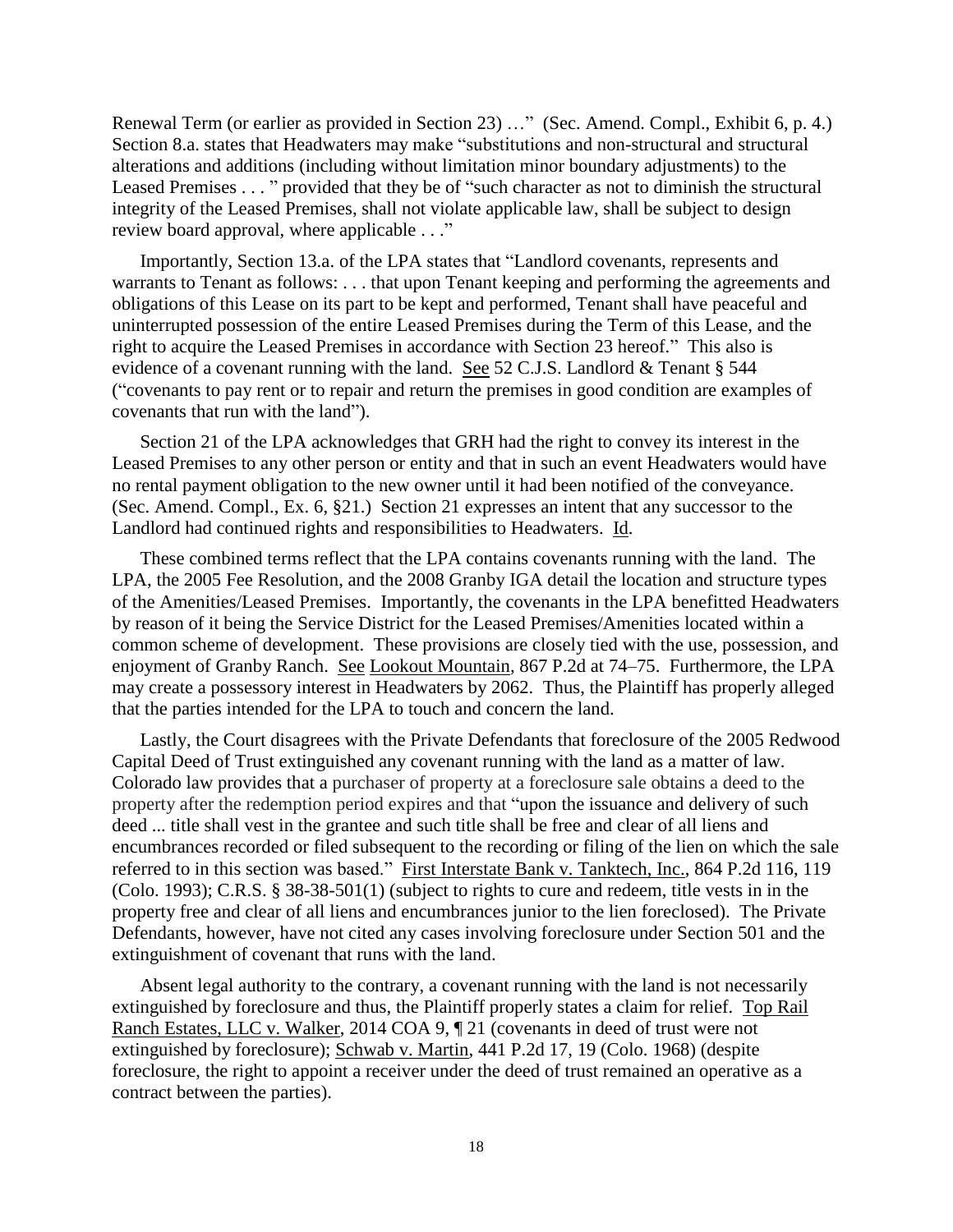Thus, the Court finds the Plaintiff has pled factual content from which this Court draws the reasonable inference that a contractual obligation, i.e. a real covenant, binds the successors in interest to the LPA. Warne, 373 P.3d at 596.

#### b. Installment Land Contract.

The next question is whether the 2005 Redwood Capital Deed of Trust foreclosure extinguished the LPA, if it is an installment land contract.

An installment land contract is a secured financing arrangement where "the vendee is the owner in equity of the land, and the seller merely holds legal title as security for the payment of the purchase price." Sleeping Indian Ranch, Inc., v. West Ridge Group*,* 119 P.3d 1062, 1068 (Colo. 2005). The vendee thus assumes the rights and responsibilities of ownership and possession of the realty. Id*.*

Installment land contracts are characterized by: (1) the owner's agreement to sell and the buyer's agreement to buy; (2) the promise of the buyer that he will make payments, usually over a long period of time and in installments, that he will keep the premises insured, etc.; (3) the seller's promise that he will deliver a deed when the payments have been completed; and (4) an agreement that, in the event of default by the buyer in making the payments or performing the other covenants contained in the instrument, the seller may declare the contract at an end and retain the payments made as liquidated damages. 2 Colo. Prac., Methods Of Practice § 61:8 (7th ed.) Without these hallmarks indicating a meeting of the minds and mutual asset on the sale and purchase of property, there can be no contract. See Brush Creek Airport, LLC v. Avion Park, LLC*,* 57 P.3d 738, 745 (Colo. App. 2002). The LPA must be construed as a whole; "its language examined in harmony with the plain meaning of the words." Bernhardt v. Hemphill*,* 878 P.2d 107, 110 (Colo. App. 1994).

The parties did not act as though they executed an installment land contract. Real property contracts require the parties to designate the public trustee as an escrow agent for property taxes and that, within 90 days of signing, the seller to file a notice of transfer. C.R.S. § 38-35-126(1)(a) and (2). Contracts for deed to real property include installment land contracts. C.R.S. § 38–35–126(1)(b). The Plaintiff does not allege such designation and the LPA does require the parties to so designate.

Additionally, the LPA described Headwaters' payments to GRH as "Rental Payments," not "installment payments." (Sec. Am. Compl., Ex. 6, § 3.a.) These Rental Payments were not fixed and would "fluctuate greatly from month to month and year to year." (Sec. Am. Compl., Ex. 6, § 3.b.) The parties agreed that the "the obligation of the Tenant to pay Rental Payments hereunder constitutes a current obligation of the Tenant payable exclusively from current and legally available funds and shall not in any way be construed to be an indebtedness or multiple fiscal-year obligation of the Tenant within the meaning of the provision of any constitutional or statutory limitation or requirement applicable to the Tenant. The Tenant has not hereby pledged the credit of the Tenant to the payment of the Rental Payments, which amounts are payable solely from the Amenity Fees, if and when received." (Sec. Am. Compl., Ex. 6, § 3.c.)

These terms, and the absence of a C.R.S. § 38-35-126 notice, lead the Court to conclude that the LPA was not an installment land contract. A critical element of an installment land contract is that the vendee "is the owner in equity of the land, and the seller merely holds legal title as security for the payment of the purchase price." (emphasis added) Sleeping Indian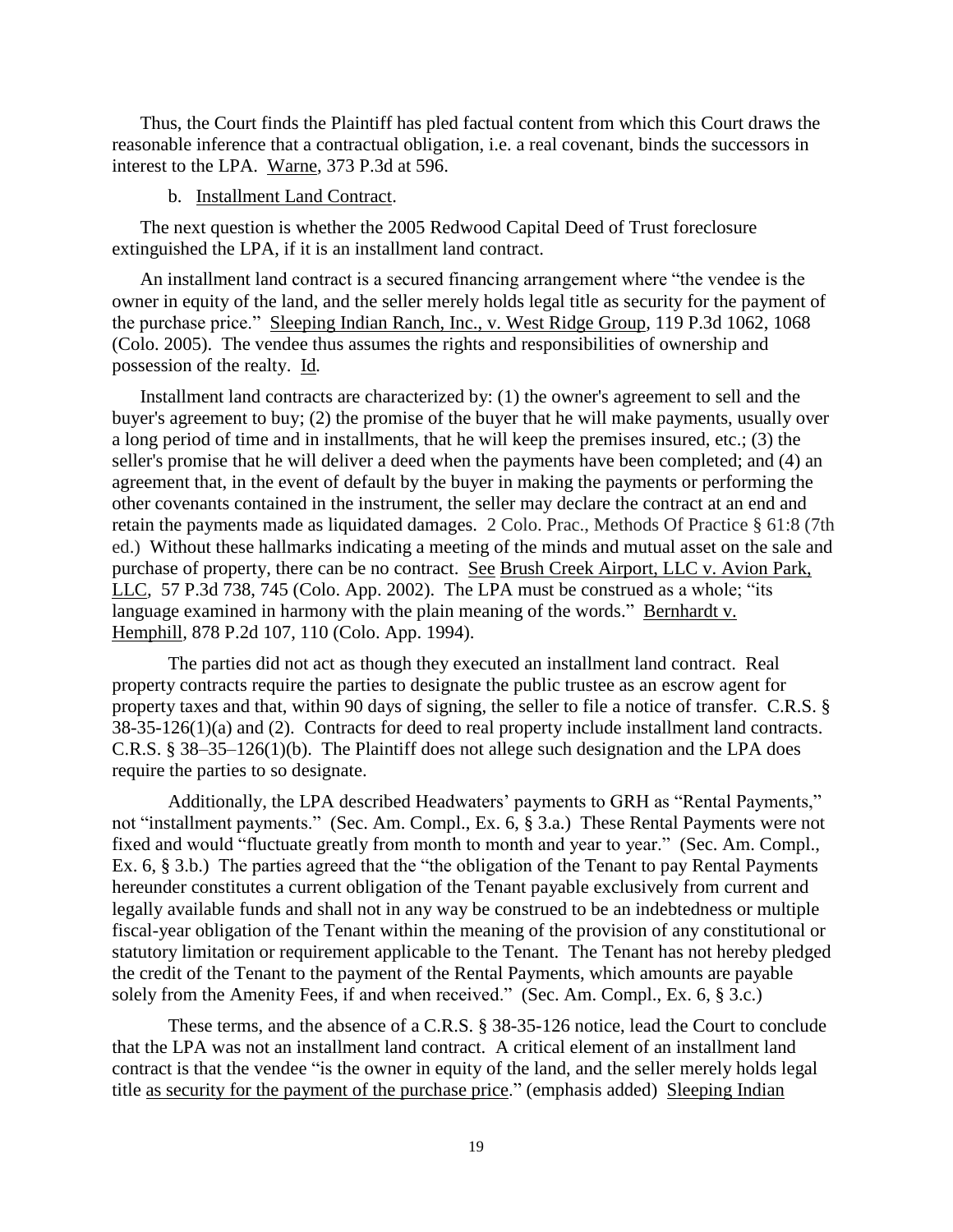Ranch, Inc.*,*119 P.3d at 1068; see also Alien, Inc. v. Futterman*,* 924 P.2d 1063, 1070 (Colo. App. 1995) ("To constitute a mortgage, equitable or otherwise, a conveyance of property must be meant to secure the payment of an underlying debt or obligation"). Here, the parties specifically contracted that there was no indebtedness or pledge of credit by Headwaters. "[W]hether an installment land contract is to be treated as a mortgage is committed to the sound discretion of the trial court, based upon the facts presented." Grombone v. Krekel, 754 P.2d 777, 778 (Colo. App. 1988).

If the contract in question was an installment land contract, however, Colorado recognizes that an installment land contract may be treated as an equitable mortgage and thus subject to judicial foreclosure, depending on certain factors: the amount of the buyer's equity in the property; the length of the default period and number of defaults; whether the buyer abandoned the property; the amount of the monthly payments in relation to the rental value of the property, the willfulness of the default; whether the buyers made improvements to the property, and whether the property had been adequately maintained. Woods v. Monticello Development Co., 656 P.2d 1324, 1326 (Colo. App. 1982) (citations omitted); Grombone, 754 P.2d at 779. Thus, equitable redemption is not required in every case where the buyer has acquired an equitable interest in property under a land sale contract. It is simply "one of the 'permissible' remedies for a buyer's default under an installment land contract." Woods, 656 P.2d at 1326.

Colorado also provides for statutory foreclosure of an installment land contract. This statute was meant to "codify previously existing equitable rights of redemption that were recognized to exist by courts of equity." Paraguay Place-View Trust v. Gray, 981 P.2d 681, 683 (Colo. App. 1999). Vendees have statutory redemptive rights when a senior deed of trust is foreclosed. C.R.S.§ 38–38–305(3) provides that "an installment land contract vendee of property … shall be considered an owner … and such vendee shall be subject to all requirements in this article with respect to owners." This gives the vendee "the *preferential* redemption rights that a title owner has under part 3 of article 38, again, for example, as when a senior deed of trust is foreclosed." Paraguay Place-View, 981 P.2d at 683 (italics in original).

Upon the expiration of redemption periods, or, if there are no redemption periods, eight business days thereafter, title to the property sold will vest in the holder of the certificate of purchase. C.R.S. § 38-38-501(1). "Subject to the right to cure and the right to redeem provisions of section 38-38-506 and subject to the provisions of section 38-41-212(2), such title shall be free and clear of all liens and encumbrances junior to the lien foreclosed." Id.

The Plaintiff does not allege that Headwaters was a vendee under the LPA; nor does it allege that Headwaters exercised its statutory cure or redemption rights. Thus, even if the LPA was an installment land contract, Headwaters abandoned any rights thereunder. The Plaintiff also does not allege that it attempted to cure or redeem under part 3 of article 38. Likewise, it has not cited any legal authority permitting a third-party beneficiary in general, who holds no security interest, to cure or redeem. Lastly, it has not provided the Court with any legal authority that judicial foreclosure of an equitable mortgage is required as a matter of law. The existence of C.R.S. § 38-38-501(1) suggests otherwise.

The Court finds that any security interest Headwaters had under the LPA was extinguished by foreclosure pursuant to C.R.S. § 38-38-501 as a junior lien because the 2005 Redwood Deed of Trust was senior to the LPA. See First Interstate Bank v. Tanktech, Inc., 864 P.2d 116, 119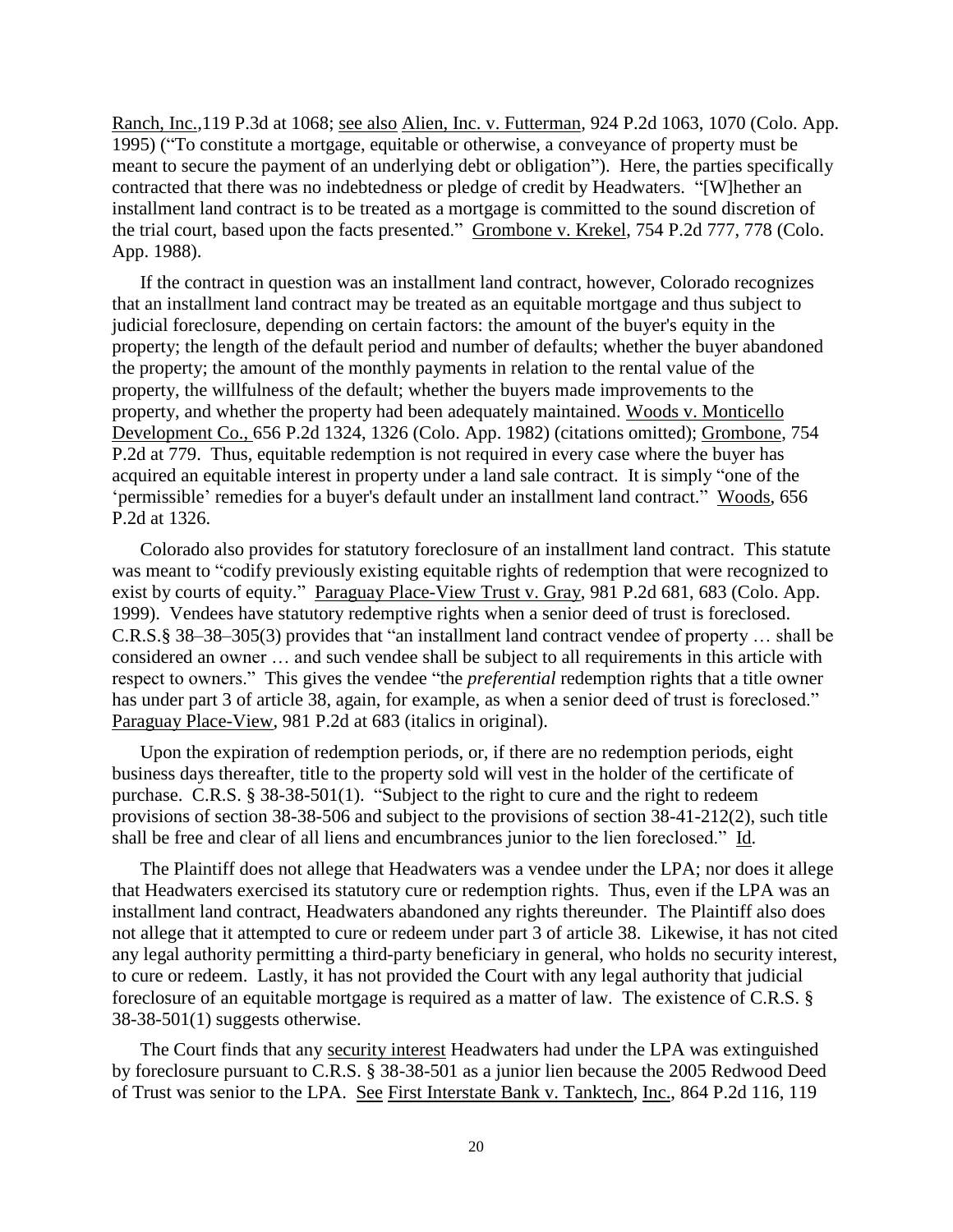(Colo. 1993) (". . . upon foreclosure of a senior security interest, any subordinate leases, liens or encumbrances are extinguished once the redemption period has expired . . ."); Town of Grand Lake v. Lanzi, 937 P.2d 785, 788 (Colo. App. 1996). Any contractual rights or interests that touched and concerned the land, however, continued in force after the foreclosure. See Top Rail Ranch Estates, LLC v. Walker, 2014 COA 9, ¶ 21 (covenants in deed of trust were not extinguished by foreclosure); Schwab v. Martin*,* 441 P.2d 17, 19 (Colo. 1968) (provision of a deed of trust remained operative as a contract between the parties, even though foreclosure extinguished the debt).

### 2. The Court Denies the Private Defendant's Motion to Dismiss the Breach of Contract Claims.

The Court denies the Private Defendants' motion to dismiss the breach of contract claims.

According to the Plaintiff, Gray Jay breached its duties to the Plaintiff, pursuant to the LPA and the Subordination, Non-Disturbance, and Attornment Agreement referenced in the LPA, when Gray Jay refused "to act as Landlord and accept the purchase provisions of the LPA."<sup>19</sup> The Plaintiff alleges that GR Terra breached the LPA, but not the subordination agreement.

The Private Defendants seek dismissal of this claim because (a) the Plaintiff has failed to properly plead a condition precedent under C.R.C.P. 9(c); (b) the LPA is a junior lien that was extinguished by the 2005 Redwood Deed of Trust; (c) there are no allegations that a subordination, non-disturbance, and attornment agreement was recorded; and (c) the Plaintiff has failed to allege any grounds for monetary damages against Gray Jay or GR Terra.

To prevail on a breach of contract claim, a plaintiff must prove: (1) the existence of a contract, (2) that it performed their contractual duties or a justification for nonperformance of contractual duties, (3) that the other party to the contract failed to perform, and (4) damages resulted. Long v. Cordain, 343 P.3d 1061, 1067 (Colo. App. 2014).

a. Gray Jay (Claims I and V).

 $\overline{\phantom{a}}$ 

The Court denies the Private Defendants' motion to dismiss the Plaintiff's Claims I and V.

<sup>&</sup>lt;sup>19</sup> Specifically, the Plaintiff cites to Sections 13 and 26 of the LPA. Section 13(b) provides that "[t]he Parties acknowledge that the Leased Premises are currently subject to the Deed of Trust, which is prior and superior to this Lease, and that, in connection with the Prior Lease, Landlord shall cause to be delivered to Tenant a Subordination, Non-Disturbance and Attornment Agreement, to be executed by Redwood Capital Finance. Landlord and Tenant hereby acknowledge that, in connection with the execution of this Lease, Landlord has delivered to Tenant, an agreement executed by the Lender either subordinating this Lease to the deed of trust held by the Lender but obligating the Lender and any successor thereto to be bound by this Lease and by all of Tenant's rights hereunder (to the extent such Lender should succeed to the interest of Landlord and/or acquire title or right of possession of the Leased Premises), including but not limited to the rights of Tenant conferred by Sections 2 and 23 hereof. Such agreement provides that, notwithstanding any other agreement with the Landlord, the Lender's consent shall not be required to permit the acquisition of the Leased Premises by the Tenant in accordance with the terms hereof." (Sec. Amend. Compl. Ex. 6 Section 13(b) (underline added). Section 26 provides that "[u]pon the request of Landlord, Tenant shall subordinate the lien of this Lease to the lien of any mortgage or deed of trust encumbering the Leased Premises, so long as such lender provides Tenant a Non-Disturbance Agreement in form and substance reasonably acceptable to Tenant and which shall provide, among other things, that upon such lender's succession of interest it shall be bound as Landlord to the provisions of this Lease, including the Tenant's right to acquire the Leased Premises in accordance with Section 23 hereof. Such instrument will be completed by Tenant and delivered to Landlord within 10 days of the date requested." (Sec. Amend. Compl., Ex. 6, Section 26.)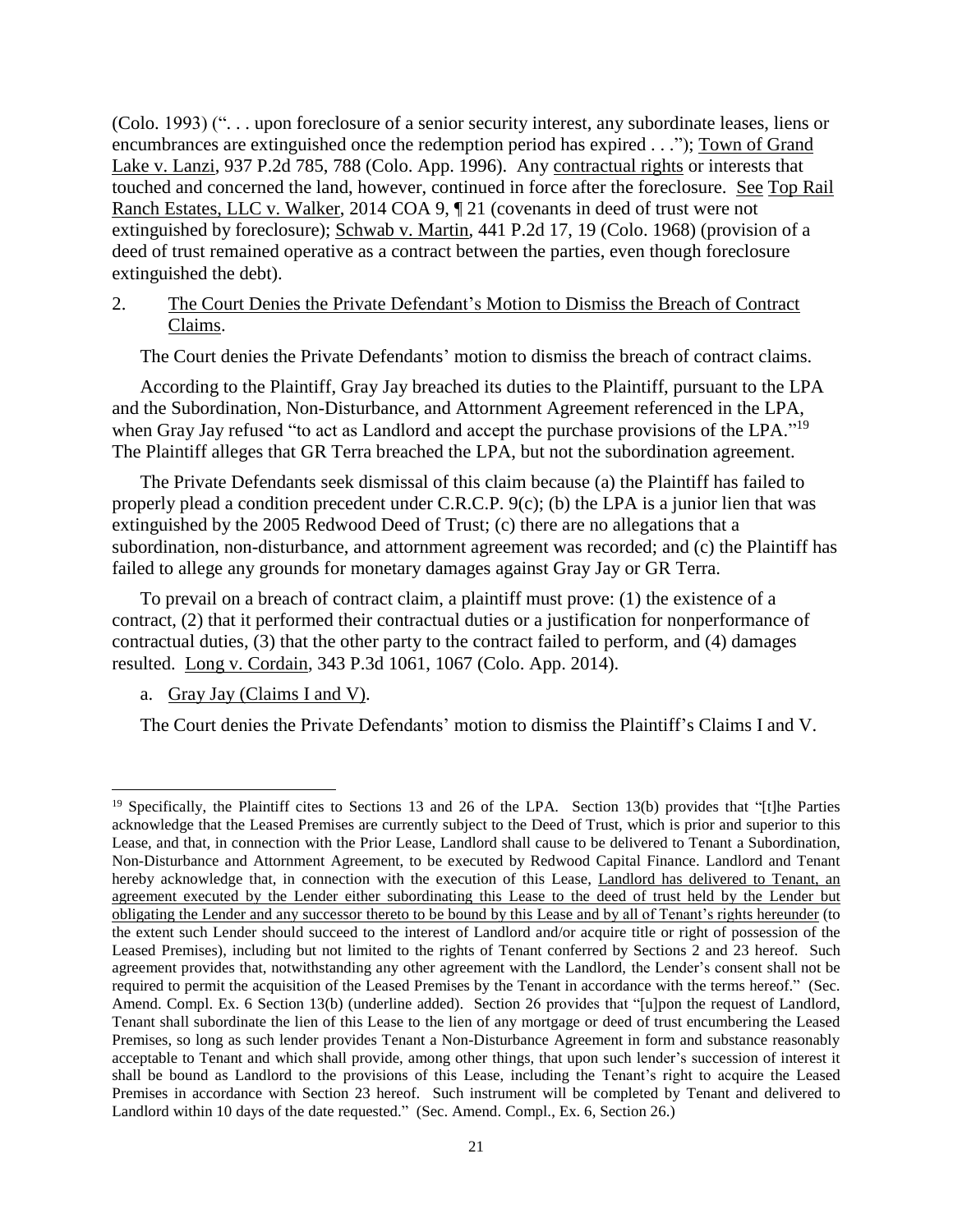The Court agrees that the Plaintiff failed to properly plead a condition precedent under Rule 9(c) when it alleged an assumption that a subordination agreement had been executed, rather than the occurrence of the event. "In pleading the performance or occurrence of a condition precedent, it is sufficient to aver generally that all conditions precedent have been performed or have occurred." Colorado Rule of Civil Procedure 9(c). Failure, however, to properly plead does not automatically dispense with the claim. See Bardill v. Owners Insurance Company, 2019 WL 4744789, at \*6, fn 3 (D. Colo. Sept. 30, 2019) (failure to meet condition precedent to contract is an affirmative defense not to be considered in a motion to dismiss).

The Court also agrees that any subordination, non-disturbance, and attornment agreement is an unrecorded document referenced in the LPA and cannot, as a matter of law, bind successors thereto. C.R.S. § 38-35-108 provides that

When a deed or any other instrument in writing affecting title to real property has been recorded and such deed or other instrument contains a recitation of or reference to some other instrument purporting to affect title to said real property, such recitation or reference shall bind only the parties to the instrument and shall not be notice to any other person whatsoever unless the instrument mentioned or referred to in the recital is of record in the county where the real property is situated.

The Plaintiff does not allege that any subordination, non-disturbance, and attornment agreement was recorded. The Plaintiff does not allege that it was executed. The Plaintiff also does not allege that Gray Jay had actual notice of this agreement. See Page v. Fees-Krey, Inc., 617 P.2d 1188 (Colo. 1980) (constructive notice of a reservation of royalty interest is binding, even though the reservation is not part of a recorded document). The Plaintiff simply contends the LPA is evidence that the agreement was actually executed. (See Sec. Amend. Compl., Exh. 6, Section 13(b) and 26). While the Plaintiff argues that the LPA's acknowledgments are "direct evidence" that Redwood's successors would be bound by such agreement, it has not cited any legal authority to support this argument and this insufficient per the statute. As such, any subordination, non-disturbance, and attornment agreement would have bound only Headwaters and GRH, not the Private Defendants, and cannot be relied upon by the Plaintiff to enforce the provisions of the LPA.

The Court also agrees with the Private Defendants that, assuming the LPA survived the foreclosure, the Plaintiff has failed to properly plead performance. For the Plaintiff to succeed with its claim, it must allege that it or Headwaters performed its contractual duties or justify its (or Headwater's) nonperformance of contractual duties. Long, 343 P.3d at 1067. The Plaintiff has not pled that Headwaters exercised its option to purchase the Property or tendered the purchase price set forth in the LPA.

As previously discussed, however, the Plaintiff properly states a claim for a covenant running with the land. Covenants are construed like contracts "seeking to harmonize and to give effect to all provisions so that none will be rendered meaningless.'" Pulte Home Corporation, Inc. v. Countryside Community Association, Inc., 2016 CO 64, ¶ 23. "A covenant is in the nature of a contract and when a covenant is breached, it confers the same right of action as any other contract." 21 C.J.S. Covenants § 66 (2021).

Because the Court may dismiss a complaint only when "it appears beyond a doubt that a plaintiff can prove *no* set of facts in support of her claim which would entitle her to relief," the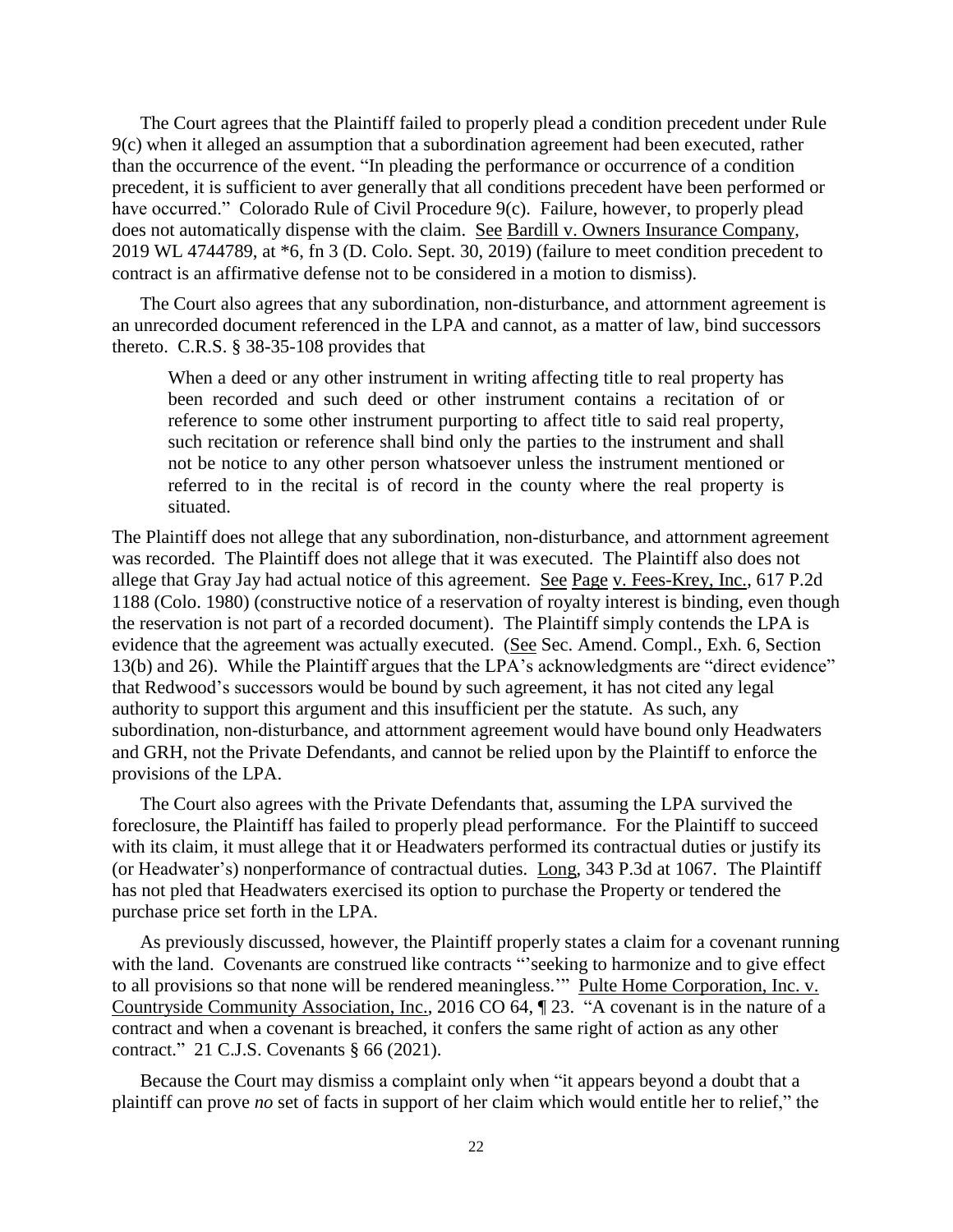Court finds that the Plaintiff has pled enough factual content to allow the Court to draw the reasonable inference that Gray Jay has breached the covenants of the LPA, despite the Plaintiff's failure to allege that it has performed its contractual duties.

Lastly, the Court disagrees with the Private Defendants that Section 3.a. of the LPA precludes the Plaintiff's claim. "Except as specifically provided herein, the Rental Payments will be absolute and unconditional in all events and will not be subject to any set-off, defense, counterclaim or recoupment for any reason whatsoever. (Sec. Amend. Compl., Exh. 6, § 3.a) Notably absent from this section is the word "claim." The Plaintiff seeks damages and specific performance. The Plaintiff's claims are not in response to any recovery effort. The Court finds that Section 3.a. does not defeat the breach of contract claim.

The Private Defendants raise the same arguments for GR Terra as they do for Gray Jay. For the same reasons as stated above, the Court denies the motion to dismiss the breach of contract claim against GR Terra.

b. Granby Prentice and GR Terra (Claim IV).

The Court denies the Private Defendants' motion to dismiss Claim IV.

The Private Defendants argue Granby Prentice was never a party to the LPA, never took title to the Leased Premises, and thus cannot be in breach thereof. The Private Defendants further contend that even if Granby Prentice did take title, the Plaintiff failed to allege any facts that would give rise to a breach of the LPA.

The Court disagrees.

The Plaintiff alleges that the 2005 Redwood Capital Deed of Trust was transferred to Granby Prentice, LLC and that Granby Prentice initiated foreclosure proceedings against GRH. It is alleged that Granby Prentice was the highest and only bid at the sale, the Public Trustee issued a Certificate of Purchase for the property to Granby Prentice, who then assigned this Certificate of Purchase to GPGH (aka Gray Jay).

There is a dispute as to which entity was the holder of the certificate of purchase after expiration of the redemption period. The Court is also unaware as to the applicable redemption period applied to the foreclosure.

As such, the Private Defendants have not convinced the Court that the Plaintiff's claim against Granby Prentice fails as a matter of law. The Plaintiff has plausibly alleged sufficient facts to demonstrate that Granby Prentice was the holder of the certificate of purchase when title to the property vested, subjecting it to the covenants of the LPA.

3. The Plaintiff's Tortious Interference with Contract Claim Against Gray Jay and Granby Prentice Fails as A Matter of Law Because a Party Cannot Tortiously Interfere With its Own Contract (Claim VI).

The Plaintiff's tortious interference with contract claim against Gray Jay and Granby Prentice fails as a matter of law because a party cannot tortiously interfere with its own contract.

A claim of tortious interference with contract requires that (1) the plaintiff had a contract; (2) the defendant knew or reasonably should have known of the contract; (3) the defendant by words or conduct, or both, intentionally caused the nonperformance or termination of the contract; (4) the defendant's interference with the contract was improper; and (5) the defendant's interference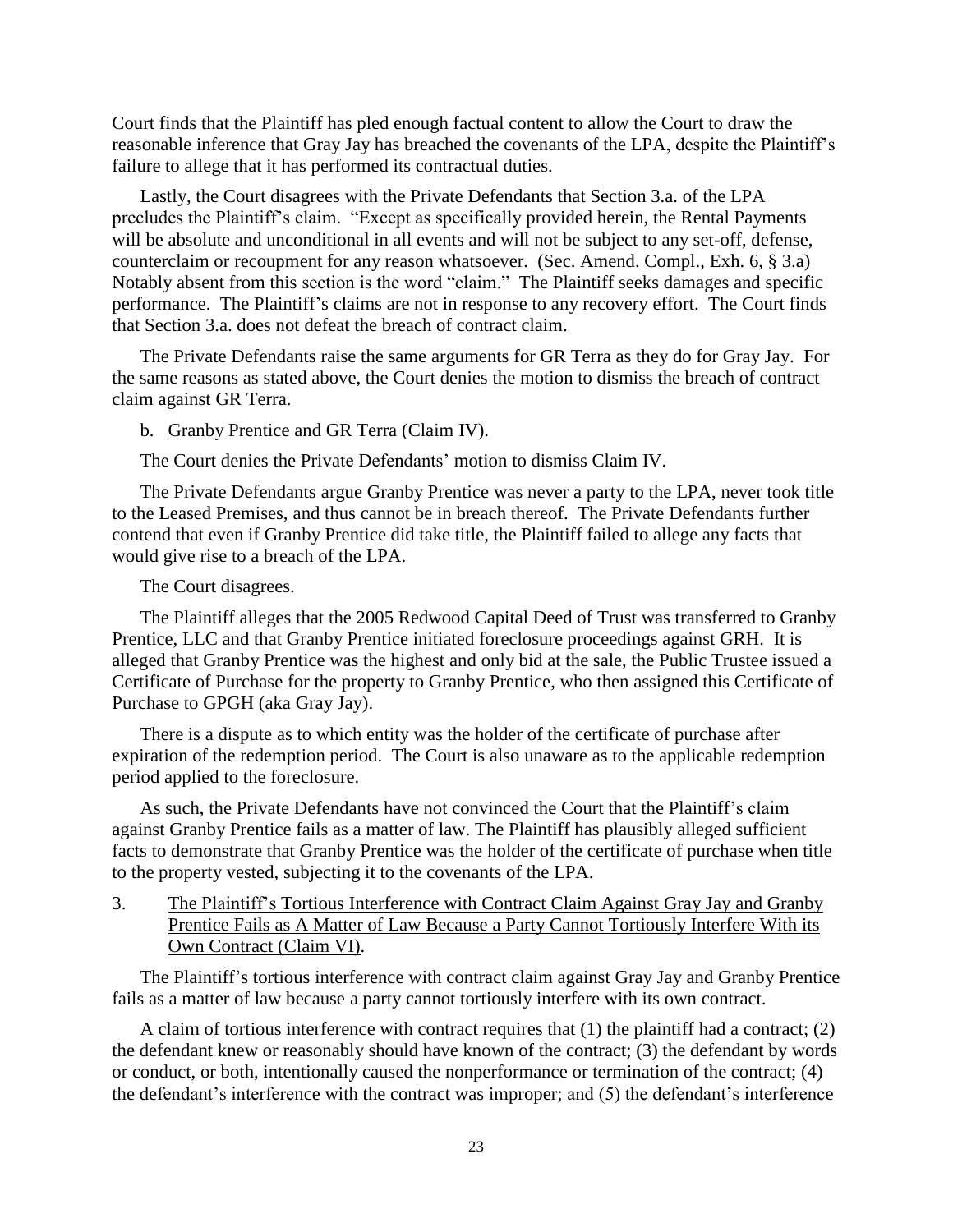with the contract caused the plaintiff damages. Galleria Towers, Inc. v. Crump Warren & Sommer, Inc., 831 P.2d 908, 912 (Colo. App. 1991).

The Plaintiff's allegation is based on Gray Jay's November 2020 notification to Headwaters that it was terminating the LPA under § 10 based upon Headwaters' failure to operate the Amenities in accordance with the LPA. (Sec. Amend. Compl. ¶ 40-41.)

The Private Defendants argue that, as a successor to the LPA, they are not subject to liability because "a defendant cannot be liable for interference with its own contract." MDM Group Associates v. CX Reinsurance Co. Ltd., 165 P.3d 882, 886 (Colo. App. 2007). A claim for tortious interference applies only when one, not a party to the contract, induces a third party to breach the contract, or interferes with the third party's performance of the contract. Colorado Nat. Bank of Denver v. Friedman, 846 P.2d 159, 170 (Colo. 1993). "[I]t is the conduct of the third person who is not a party to the contract that is punished for inducing a breach or preventing performance of the contract." Id.

The Plaintiff has not provided any authority that a successor-in-interest is a third-party for purposes of this claim. Compare Francis Hospitality, Inc. v. Read Properties, LLC, 820 S.E.2d 607, 610-611 (Va. 2018) (landlord's successor in interest cannot be held liable for tortiously interfering with its predecessor's contract); Bhole, Inc. v. Shore Investments, Inc., 67 A.3d 444 (Del. 2013) (no liability for successor tenant on same basis); U.S. v. Newbury Mfg. Co., 36 F. Supp. 602, 606 (D. Mass. 1941) (tortious interference with contract cannot be applied where successor corporation is employed by its predecessor as an instrumentality by which the latter proceeds to violate its contract).

The Court finds that the Plaintiff's claim for tortious interference with contract fails because Gray Jay is GRH's successor in interest and thus the LPA was its own contract.

The Court dismisses Claim VI in its entirety. As to Granby Prentice, there are no allegations that it took any action to interfere with the LPA under Section 10 or otherwise. The claim against Granby Prentice also fails as a matter of law.

4. The Plaintiff's Claim for Breach of the Covenant of Good Faith and Fair Dealing Fails as a Matter of Law (Claim VII).

The Plaintiff's claim for breach of the covenant to good faith and fair dealing fails as a matter of law (Claim VII).

The Plaintiff alleges that Gray Jay failed to "uphold its duty of good faith and fair dealing when it refused to act as Landlord under the LPA and honor the right of Headwaters to acquire the Leased Premises on behalf of GRMD."

In Colorado, every contract contains an implied duty of good faith and fair dealing. Amoco Oil Co. v. Ervin, 908 P.2d 493, 498 (Colo. 1995). A violation of that duty gives rise to breach of contract claims. McDonald v. Zions First National Bank, N.A., 348 P.3d 957, 967 (Colo. App. 2015) (quoting City of Golden v. Parker, 138 P.3d 285, 292 (Colo. 2006)). This doctrine is used to give effect to the parties' intent and reasonable expectations. Amoco Oil, 908 P.2d at 498. Performance of a contract in good faith requires "'faithfulness to an agreed common purpose and consistency with the justified expectations of the other party.'" Id*.* (quoting Wells Fargo Realty Advisors Funding, Inc. v. Uioli, Inc.*,* 872 P.2d 1359, 1363 (Colo. App. 1994)).